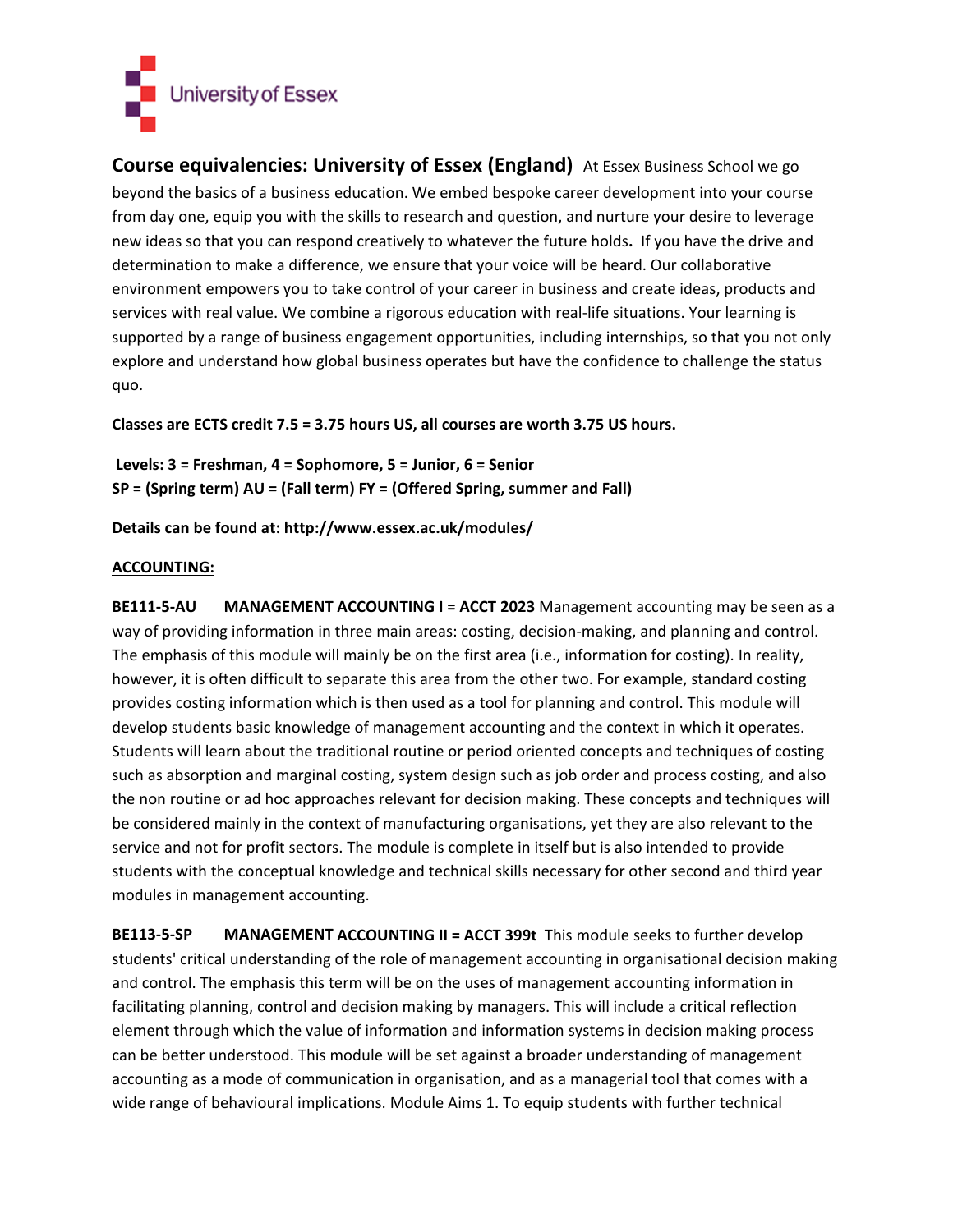proficiency in key management accounting tools and techniques, building upon the foundation laid out previously in BE111 (Management Accounting I). 2. To enhance students' conceptual understanding of management accounting in terms of its role in organisational planning and control, and its behavioural implications. 3. To support the development of analytical and critical thinking that students may find useful for subsequent academic study, employment and personal development.

**BE116‐6‐SP BUSINESS LAW II = BLAW 499t** The Module commences with an outline of Partnership Law, followed by a study of various aspects of Company Law (including professional negligence), together with the rules of Agency, Insolvency principles and the offence of Insider Dealing. The Module will conclude with an overview of Employment Law. MODULE AIMS & OBJECTIVES The Module is designed to allow students to: Achieve a solid understanding of various aspects of Business Law by focusing on: Partnership Law, Company Law, The Law of Tort (Negligence), Agency Law, Insolvency Law, Insider Dealing, Employment Law MODULE LEARNING OUTCOMES Accordingly, upon a successful completion of the Module, students should be able to: Understand important legal principles involved in the business environment, Evaluate key legal issues relevant in both an academic and a commercial context, Conduct Legal Research, Apply the law to issues and problems, Satisfy professional accounting body requirements.

**BE132‐6‐SP AUDITING = ACCT 4963** The objective of this module is to introduce students to key auditing concepts and issues. The module begins with an introduction to the role of the auditor followed by an analysis and evaluation of the two main audit approaches, audit risk‐based auditing and business risk based auditing. After this, the module will continue with an examination of key auditing concepts, such as, the true and fair view, evidence and independence. Following this will be an examination of the form of the auditors report and discussion of recent developments in auditor liability and audit regulation. MODULE AIMS To give students an appreciation of the role of audit as a means of accountability in organisations and society. To give students with a knowledge and understanding of key elements in the audit process. To enable students to critically evaluate the key research and professional literature dealing with the current issues and controversies in auditing. To provide students with a firm foundation for further studies and research in auditing. LEARNING OUTCOMES After completing this module, students should be able to: Assess the strengths and weaknesses of audit methodologies; Discuss the key auditing concepts such as independence and objectivity; Discuss the recent developments in the regulation governing the work of auditors and auditor liability; Evaluate the effect of recent debates on corporate governance on the practice of auditing and the auditing profession; and Write essays that show they understand and are able to synthesise the relevant on audit theory and practice.

**BE134‐6‐SP INTERNATIONAL ACCOUNTING = ACCT 410V** This module is concerned with accounting and financial analysis in a global context, and considerable attention is focused on the accounting practices of a wide range of countries. The module begins with a discussion of the problems involved in the classification of national accounting practices and understanding how these practices develop over time. This leads on to a discussion of the benefits and costs associated with recent initiatives to promote international harmonisation of accounting practices. Next a comparative analysis is made of accounting practices in a number of countries covering North America, Australia, European Union member countries, Japan, and countries of the Third World. Finally the module considers some specific issues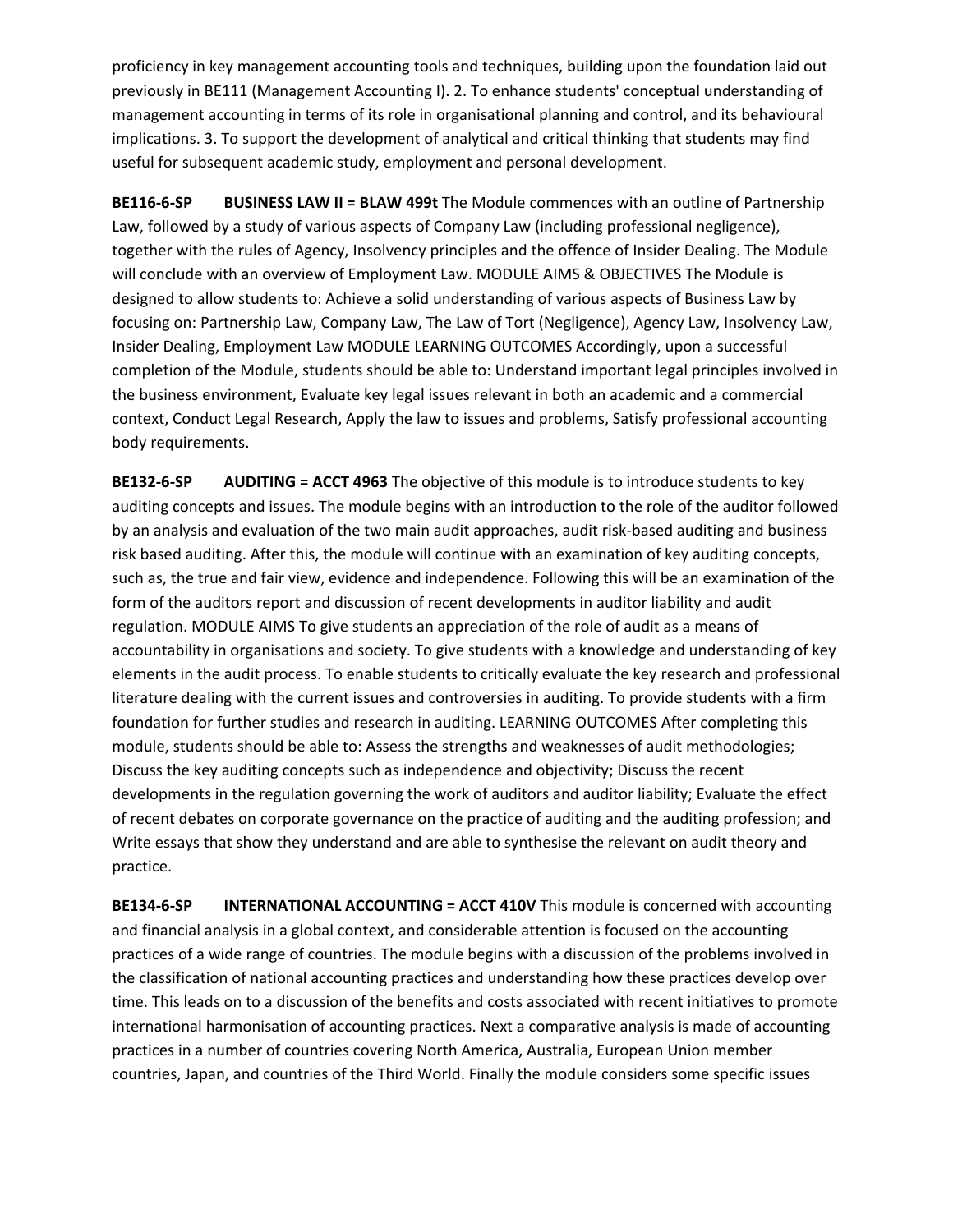related to international financial analysis, environmental reporting, IFRSs for SMEs, and international public sector accounting.

**BE139‐6‐SP CORPORATE GOVERNANCE = ACCT 410V** The objective of this module is to introduce students with key concepts, theories and issues in corporate governance. The module provides grounding in multiple perspectives of corporate governance theories as a basis upon which specific case studies are discussed. The module explores issues of corporate governance regulations, the relationship between accounting and corporate governance, board structure and managerial opportunism, corporate social responsibility and the politics of corporate governance. MODULE AIMS To give students an appreciation of the role of corporate governance as a means of accountability in organisations and society. To give students a knowledge and understanding of key elements in the corporate governance process. To enable students to critically evaluate the key research and professional literature dealing with the current issues and controversies in corporate governance. To provide students with a foundation for research in corporate governance.

**BE155‐7‐SP: INTERNATIONAL FINANCIAL REPORTING = ACCT 410V** The purpose of this module is to provide students with a critical understanding of current issues in international financial reporting. The module commences with a comparative analysis of the development of national accounting systems. Next the role of the International Accounting Standards Board (IASB) and its impact on financial reporting internationally will be examined in the context of perceived advantages and disadvantages of harmonisation and standardisation. Although the importance of the IASB is primarily seen in the context of capital markets, we will also consider the particular financial reporting needs of developing countries. The module then considers several country studies, including examples of financial reporting taken from North America, Europe and Japan. Finally the module considers some specific issues related to comparative international financial analysis.

### **ECONOMICS:**

**EC246‐5‐SP INTERNATIONAL TRADE INSTITUTIONS AND POLICY = ECON 499t** This course studies the world trading system and the most important international institutions involved in the control of international trade. It considers their organisational structure, their powers and objectives and the impact of their activities on member countries ‐ and others. It focuses on the period since the Second World War. The institutions considered are the GATT, the UNCTAD and, in much more detail, the WTO. The course will also discuss recent controversies over the activities of these organisations as well as aspects related to the applied analysis of trade data, policies and negotiations.

**EC252‐5‐SP INTRODUCTION TO ECONOMETRIC METHODS = ECON 4743** This module provides an introduction to the econometric methods commonly used to analyse economic data. The focus of the module is on linear regression and the ordinary least squares (OLS) estimation procedure. This is introduced after a review of basic probability, random variables, simple descriptive statistics and the concept of the null hypothesis. Students will then be taught about how t-tests and F-tests can be used to make inferences about the estimated parameters and what diagnostic tests are available to test some of the assumptions of the simple OLS model. Then the module will move onto the question of identification and model specification, the concepts and implications of consistency and efficiency. The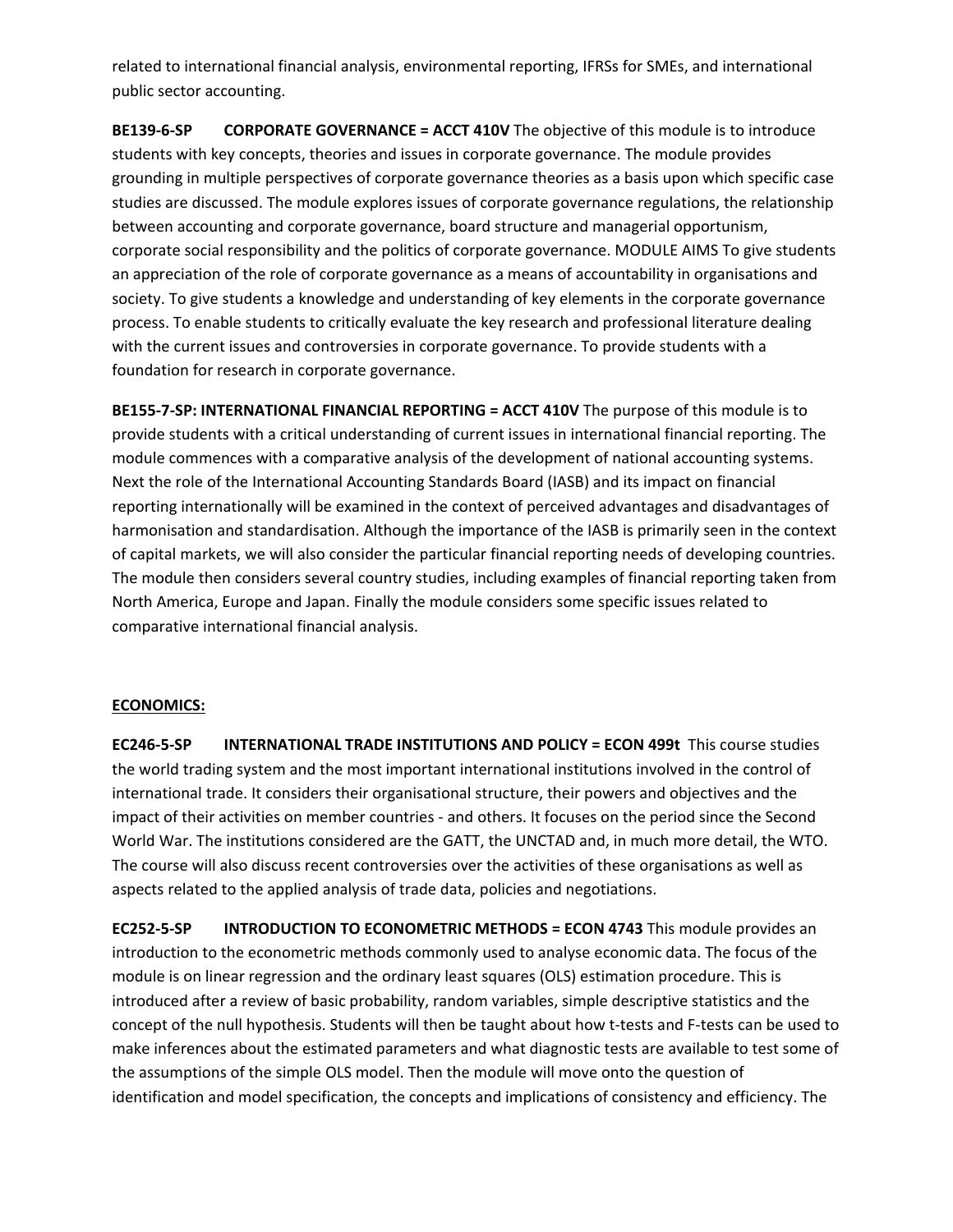module will be taught throughout using the Stata software package and always using economic examples using real data. Upon successful completion of this module students will have learned how to carry out simple statistical and econometric calculations. In addition they will possess the ability to understand and assess critically empirical findings reported in the applied economics literature. In addition, they should be able to use the linear regression model and the econometric methods developed for the linear regression model in order to conduct a simple econometric investigation of an empirical issue of interest. In completing tests/assignments, students will demonstrate their problemsolving analytical and deductive skills.

**EC261‐5‐AU MANAGEMENT OF NEW TECHNOLOGY = ECON 399t** The module investigates important economic issues facing firms that compete in high technology industries such as computers, electronics, telecommunications and pharmaceuticals. The course emphasizes how new technological knowledge is created, copied, protected, bought and sold in order to acquire sustainable competitive advantage. Attention is paid to the interaction between the management of technology and the overall competitive strategies of the firm, as well as to some institutional agents, like Science Parks, supporting innovation, technology transfer and adoption. While mainly deploying the standard methodology of economics, the course often takes the perspective of the firm and asks which strategies are likely to improve its profitability, in both the long and short run. This approach is reinforced by the use of case studies illustrating the type of technological decisions facing managers in a variety of industries. At the completion of this course, students will have acquired an understanding of the application of economics model‐building methodology to the challenges of management of technology. Further, students should be able to formulate a general conceptualization of the process of creating, developing and diffusing new technologies. Students will have developed an understanding of the challenges to public policy in this area. Finally, students will develop and demonstrate their written communication skills by completing the term paper for the course.

**EC262‐5‐SP ECONOMICS OF ORGANISATIONAL MANAGEMENT = ECON 4333** The module applies economic ideas to examine the organisational design of firms and how this design interacts with their environment and their competitive strategies. Although the module will adopt several perspectives, the primary perspective is that of incentive theory within the economic analysis of decision making. The first half of the module concentrates on the internal workings of the firm, including incentive pay, monitoring, executive compensation and organisational structure. The second part explores how a firm chooses where to set the boundary between internal transactions and market‐based relationships. This leads to discuss issues of (related and unrelated) diversification, vertical integration and suppliers' management. The main goal of this module is to provide the student with an appreciation of the economic principles that determine the relative performance of different organisational arrangements. These principles are then applied to provide insights into the economic aspects of decisions that confront the managers of private firms or public organisations. A number of case studies of actual organisations will be used to explore the ways in which economic ideas can illuminate (a) the forces that guide decisions (b) the interactions among decision makers, and (c) the pattern of outcomes that are likely to be observed. At the completion of the module students will have learned to apply economic analysis to address issues involving the nature of organisational decision-making. This involves: (i) the ability to sort through a complex managerial situation and identify the crucial facts and issues, (ii) identifying the economic concepts that can help address these crucial issues, (iii) evaluating actual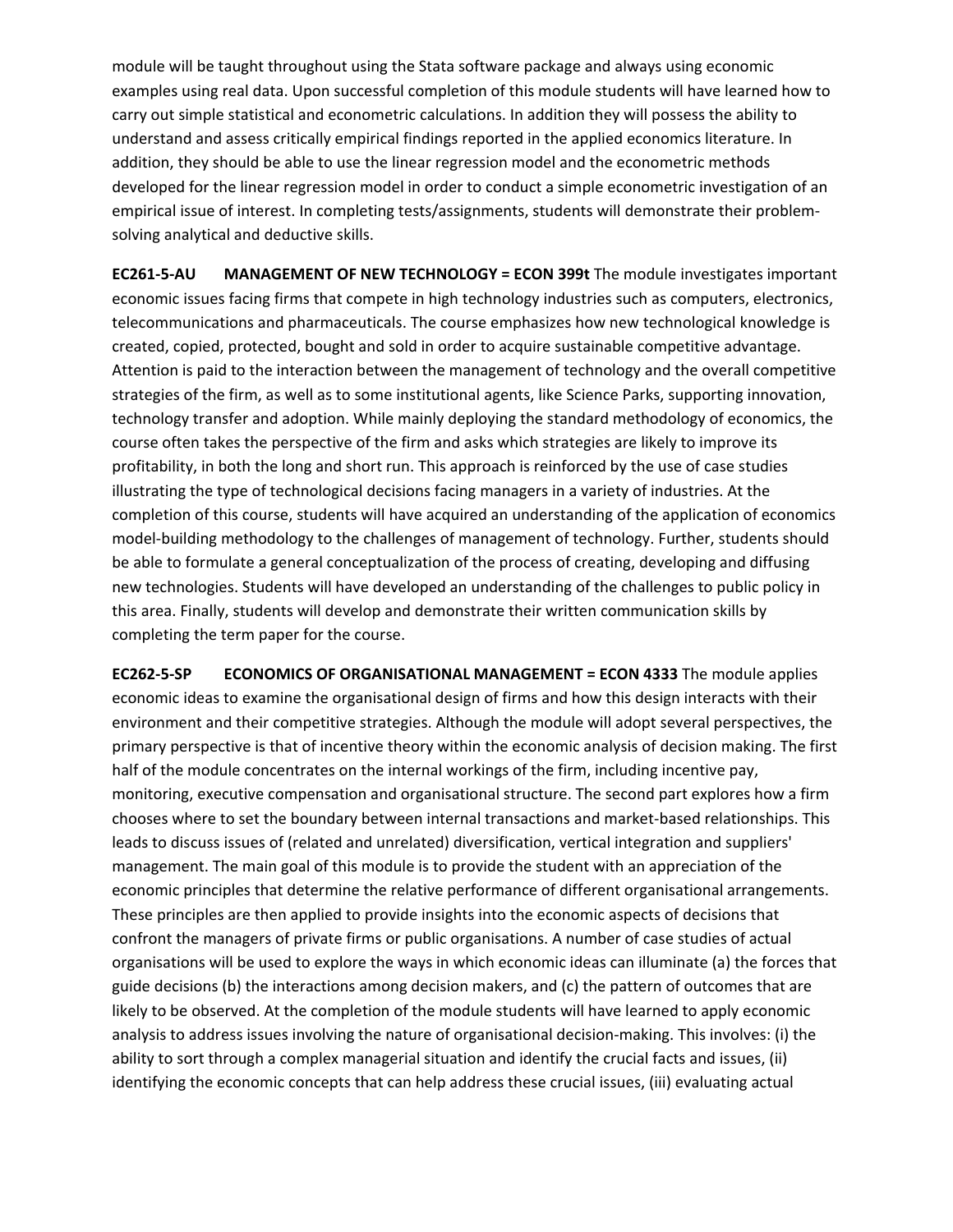managerial decisions, (iv) converting the theoretical insights provided by the economic literature into recommendations for managerial decisions.

**EC322‐6‐AU MICROECONOMICS (ADVANCED) = ECON 499t** This module aims to provide students with a rich background in the concepts and techniques of game theory, its uses, limitations, and issues. The course is also applied: it focuses on several important cases of strategic interaction, including auctions, interactions between rival firms, moral hazard and adverse selection, and the theory of the firm. Referring to several papers and excerpts, students will learn to analyse and critically evaluate the process of model‐building, as well as examining whether the empirical evidence (observational and experimental) supports the various predictions. Upon completion of the course, students will be able to evaluation the impact of strategic considerations in the analysis of interactions among decision-makers. They will have learned how to apply game theory to issues in microeconomics. In so doing, students will have gained an appreciation of different solution concepts and the circumstances in which they are applied. In completing the tests, students will demonstrate their problem‐solving analytical and deductive skills.

**EC324‐6‐AU MACROECONOMICS (ADVANCED) = ECON 499t** The module is intended to complement and extend the material covered in intermediate macroeconomics. It reviews the closed‐economy, short-run macro model, allowing for both rigid and flexible nominal wage rates, studied in the context of key macroeconomic stylised facts. The module then goes on to explore alternative micro-foundations for nominal wage and price inflexibility, together with their implications for expectations formation mechanisms and economic policy. In addition, the module may include a selection of topics chosen from: real business cycles; determinants of natural output and employment; deflation, expectations and debt; menu-cost and imperfect competition models of nominal rigidities; time consistency of monetary policies. This module aims at enabling students to understand and to give an analytical account of the main theories concerned with the short run dynamics of macroeconomic aggregates. Upon successful completion of this module, students will be able to appreciate the significance of the theories' underlying assumptions, their key mechanisms and conclusions. They will also be able to evaluate alternative theories and models in the light of empirical findings. Finally, they will have learned to make use of various models to critically evaluate the consequences of macroeconomic policies, raising their external awareness to policy‐decisions. In completing the coursework test, students will demonstrate their problem‐solving, analytical and deductive skills. By solving class exercises in groups at home, students will furthermore have practised their ability to work in a team and their adaptability.

**EC329‐6‐SP ECONOMICS OF THE EUROPEAN UNION = ECON 499t** This course is concerned with the process of economic integration within the European Union. The main fields covered are: 1) Historical background, principles and functioning of EU institutions; 2) the internal market: integration of product and factor markets; 3) EU policies (agriculture, regional, competition, etc.); 4) EU monetary integration. Upon successful completion of this course, students will have gained insights into the principles of economic integration that underlie the processes of European development today. They will have learned how to apply economic theory to the analysis of policy problems in a range of fields ‐ including trade, unemployment and monetary policy ‐ which face the European Union in 21st century. Applying economic theory in this way will help to build the students' capacity for abstraction by demonstrating how a complex set of empirical facts can be understood in simple but insightful modelling frameworks.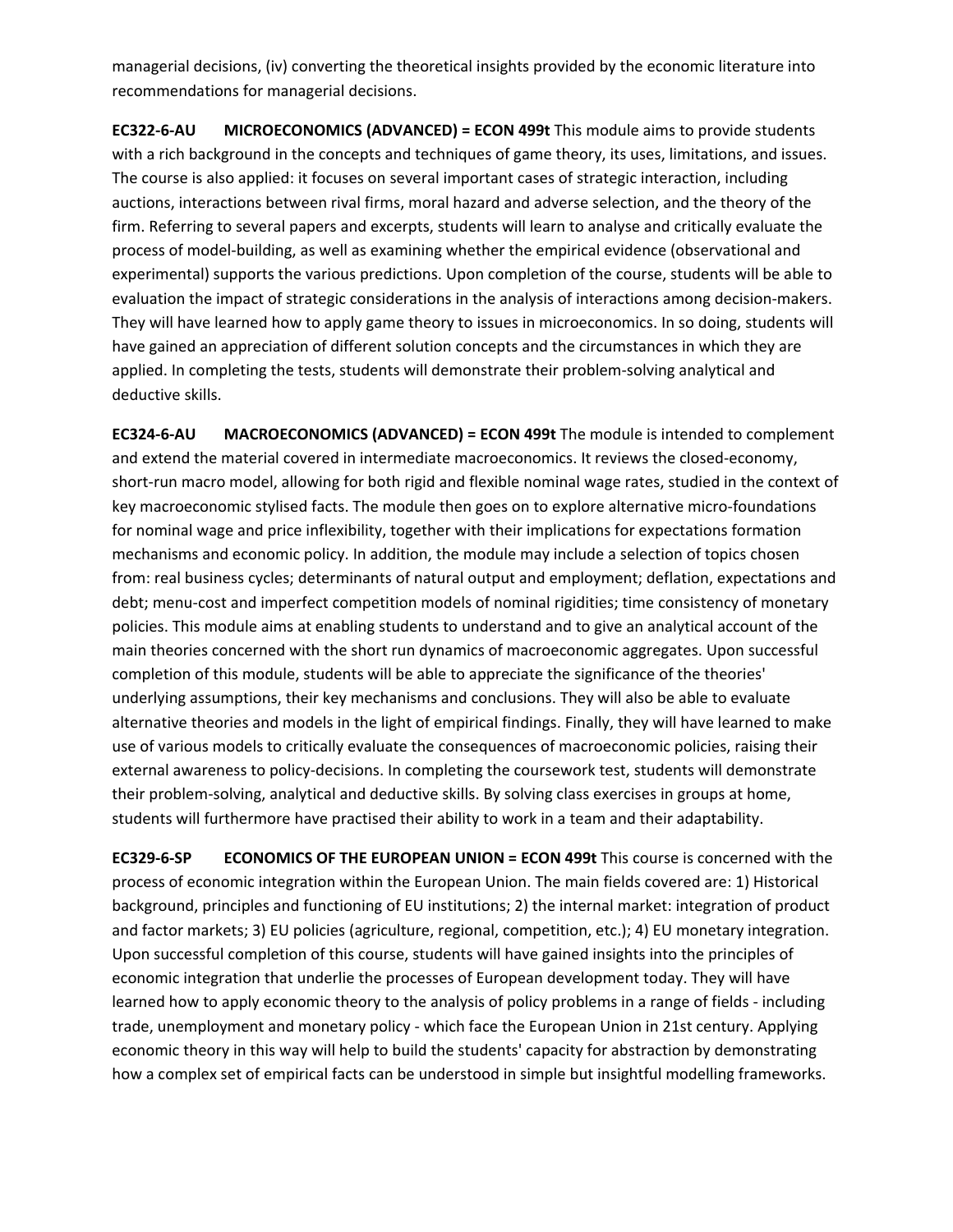Completion of the term paper for this course will also improve students' capacity for critical evaluation, and their project management and written communication skills.

**EC330‐6‐AU ECONOMICS OF TRANSITION = ECON 499t** This course examines one of the greatest events in the late 20th century, that is, the economics of the collapse of socialist economies and their transition to market economies. In this course, we will address the following questions: what were the causes of the collapse of Centrally Planned Economies (CPEs)?; what are the economic problems which transitional economies have faced; what can be learned from the different policies followed and degrees of success achieved so far in Central and Eastern Europe and in East Asia on the one hand and by the other so‐called BRICs on the other? Students who successfully complete this course will have achieved an insight into basic features of CPEs and their shortcomings contributing to collapse. In addition, they will have gained empirical knowledge of the issues which transitional economies have encountered. This course is also expected to provide an understanding of how economic theories can be applied to analyse economic issues in transitional economies

**EC335‐6‐SP STRATEGIES OF ECONOMIC DEVELOPMENT = ECON 499t** This module examines the distinctive features of the economies of the less developed countries and introduces you to the literature that attempts to explain the persistence of poverty in those economies. We start with a historical analysis of the growth process to examine why there has been a divergence in the performances between the developed and the developing countries. The module will then elaborate on the role of institutions and incentives in shaping long run economic development. In particular, we shall examine the role of market imperfections, non-market institutions (such as social norms) and governance institutions. For instance, the ability of poor people to acquire skills may relate to credit constraints (which are a feature of imperfect financial markets), the distribution of wealth within an economy, and investments made by the government in schooling (which in turn may be determined by particular political institutions). The module combines economic theory with case studies to understand observed phenomena such as child labour, extreme inequality in wealth and income, and high population growth. Particular attention is given to how one can evaluate and determine appropriate policy options. Upon successful completion of this course, students will have acquired a good understanding of the functioning of the economies of the less developed countries and of the policy options that could potentially alleviate poverty. They should be able to apply analytical reasoning to problems facing the developing countries and make informed contributions to debates and discussions about possible ways to enhance welfare in these countries.

**EC336‐6‐SP ECONOMIC DEVELOPMENT IN A GLOBAL PERSPECTIVE = ECON 3843** This module examines the challenges for developing countries since the acceleration of the pace of economic integration in the 1980s. The module starts by examining the concepts of globalisation and the targets of the Millennium Development Goals. In the first part of the module, we focus on some of the most common aspects of economic globalisation. We discuss the effects of trade orientation, trade reform and multilateral trade agreements on growth, poverty and development. We also debate main issues related to the effectiveness of foreign aid, examine the 1982 international debt crisis and look at the problem of heavily indebted low‐income countries. In the second part of the module, we deal with controversial issues of worldwide concern such as international migration and the "brain drain" from poor to rich countries, global labour standards and child labour as well as the spread of HIV/aids, malaria and other infectious diseases.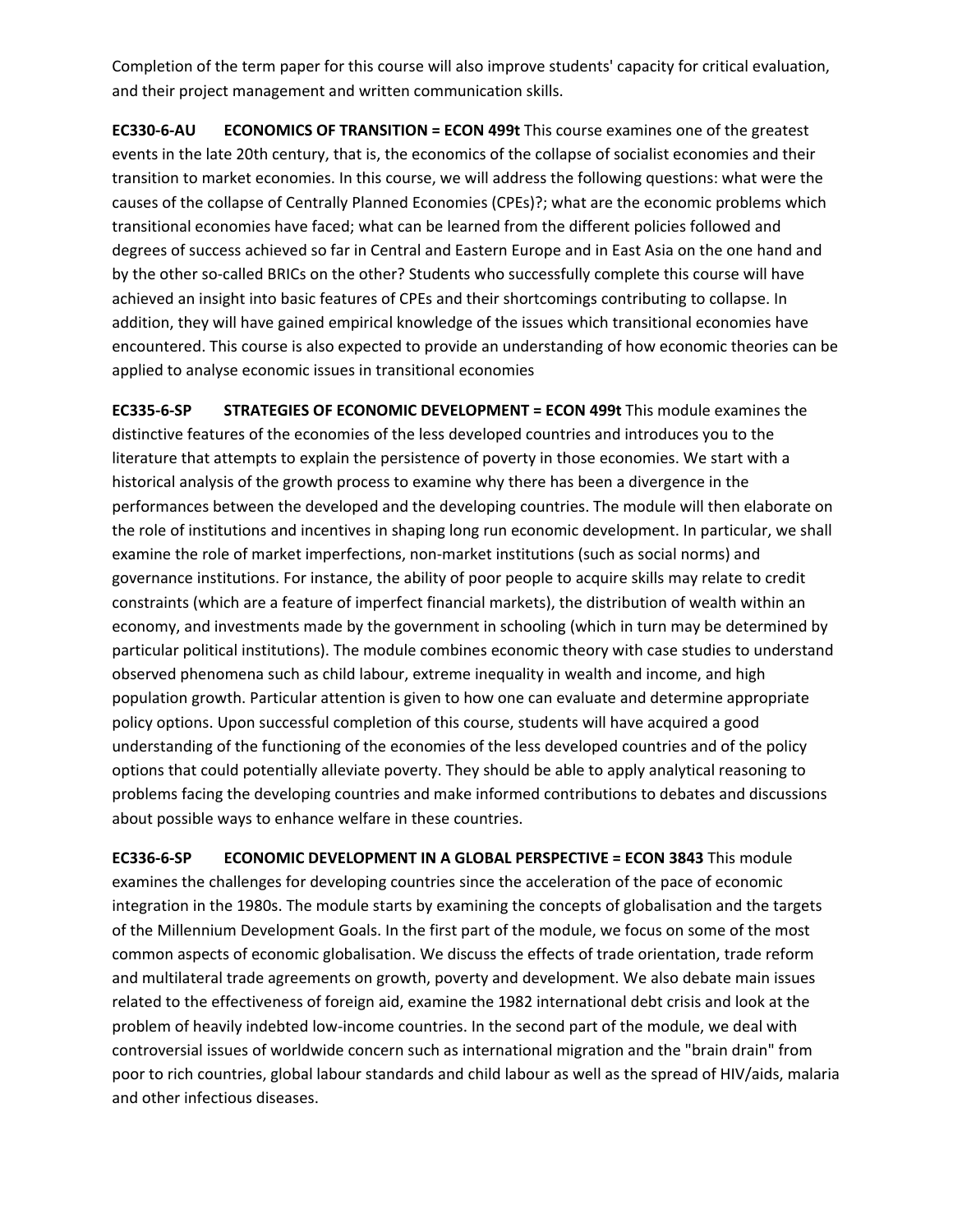**EC352‐6‐AU ECONOMETRIC METHODS = ECON 499t** This course covers a range of methods used in the modern application of econometric techniques to economic and financial data. Following a review of linear regression methods and instrumental variable methods, students are introduced to maximum likelihood estimation, before proceeding to a more in‐depth treatment of certain classes of models that arise in economics and finance to deal with particular types of data. These include: limited dependent variables; univariate and multivariate time series (stationary and nonstationary); and panel data. Issues of model specification, estimation and hypothesis testing will be stressed throughout. The course is designed to enable students to practise the relevant methods, rather than to derive estimators or tests, or to prove the theorems upon which these are based.

**EC355‐6‐SP PUBLIC ECONOMICS = ECON 3333** This module analyses the economic rationale for "collective choice" in a market economy. We will consider measures of social welfare, equity and efficiency. We will evaluate the government's ability to identify and achieve "better" outcomes, particularly under a democratic process. We will consider the economic case for interventions to redress market failures, to redistribute resources, and to provide public goods and services. This module is also applied: we will discuss and compare actual and proposed programmes in the UK and abroad in the areas of poverty reduction, education, and health.

**EC363‐6‐SP LABOUR ECONOMICS = ECON 3533** This course investigates the determination of labour market outcomes (wages and employment) and discusses why and how differences across individuals may occur. In the beginning of the course we develop the basic analytical tools necessary for understanding wage and employment formation, and discuss what makes the labour market an important and a special type of market. After this, the basic models are extended to analyse how and why labour market outcomes differ across groups and over time, in particular in terms of the increased inequality of wages and the convergence of male and female market outcomes. Throughout the course, practical examples are used to highlight the applicability of labour economics to current issues and policies.

**EC365‐6‐SP THEORY OF MONOPOLY AND REGULATION = ECON 499t** The module studies monopoly industries: the sources, creation and exercise of monopoly power and the principles and practice of monopoly regulation. The module starts by examining decision‐making of the monopoly firm, covering both pricing and non-price behaviour, and examines welfare implications of these practices. Creation of monopoly power through merger and monopolisation is considered next. The concept of a natural monopoly is defined and its relevance across a range of industries is explored. Turning to regulation of monopoly, the module focuses on difficulties arising from the asymmetry of information between regulator and firm, exploring how price controls may be applied in this context. Finally the module discusses liberalisation and the role of industry structure. The issues are illustrated with examples from monopoly regulation in the UK and elsewhere. The module aims to provide students with an understanding of the many aspects of monopoly behaviour and the problems these raise for regulatory policy. Upon completion of the module students should be able to: formulate and analyse the decisionmaking of a monopolist; assess the welfare effects of these decisions; describe the difficulties faced by a regulator in controlling these behaviours; explain the role of industry features and structure; discuss the process of liberalisation; and illustrate these problems with examples from real‐world industries.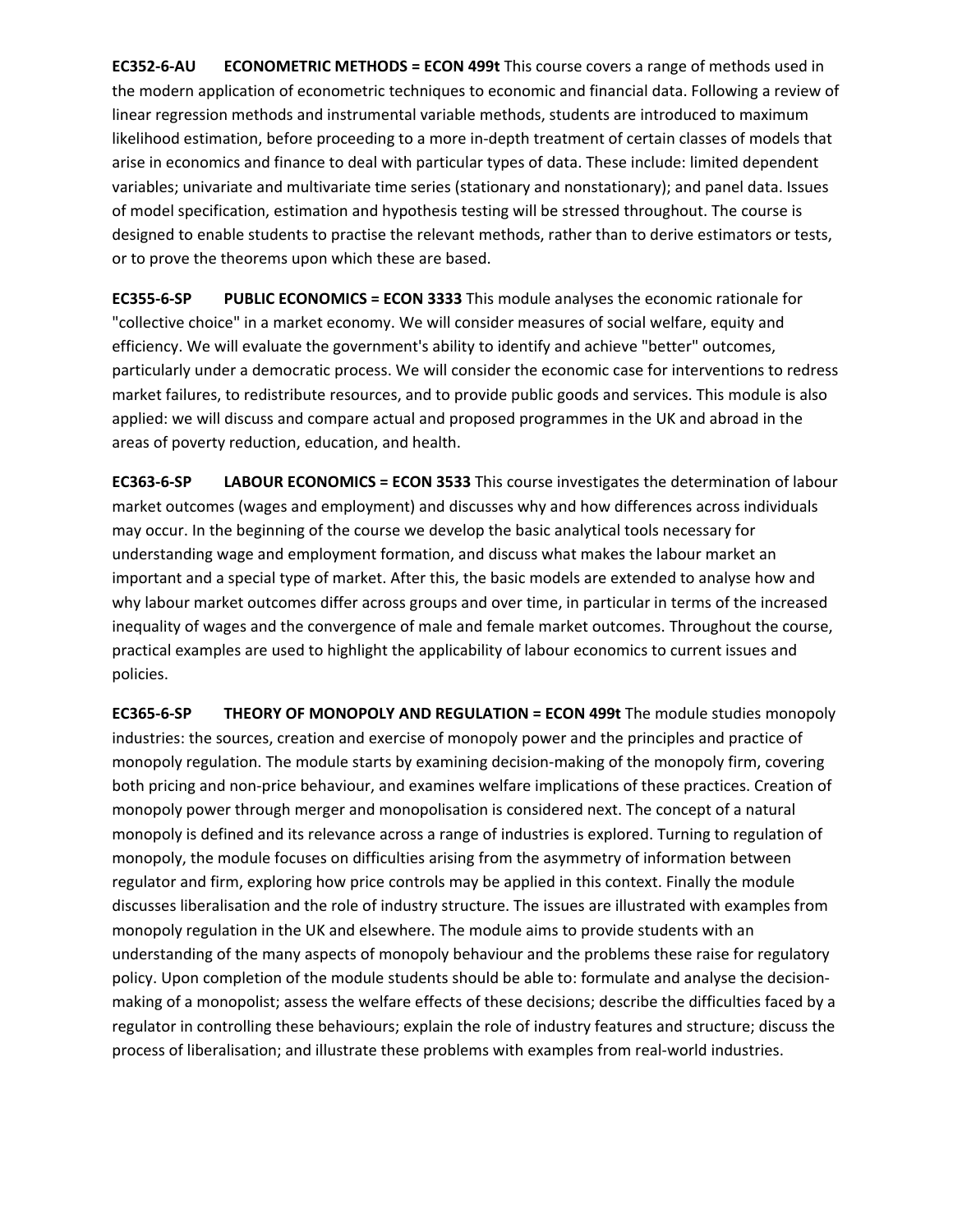**EC366‐6‐AU MARKET STRUCTURE AND STRATEGIC BEHAVIOUR = ECON 499t** This module studies the strategic interaction among firms and its implications for market functioning. It examines how firms choose price and capital investments to compete against or co-operate with one another. The module goes on to study dynamic price competition and implicit collusion in oligopolistic markets. It concludes with an investigation of two-sided markets and platforms. By means of analysing and critiquing both formal and heuristic models, students develop their analytical reasoning ability. The course will use extensively the theory of non‐cooperative games. Emphasis is given to the way the models are built by using "benchmark models" that are modified to take into account the specifics of particular assumptions.

**EC367‐6‐AU INTERNATIONAL TRADE = ECON 4633** The module focuses on theories and empirical evidence of international trade. It covers the Ricardian and Heckscher‐Ohlin models in detail, and also examines more recent research on patterns of trade and "strategic" trade policies in the presence of imperfectly competitive markets. Attention will also be devoted to the political economy of trade policy. The objective of the module is to familiarise students with the tools and basic concepts required to understand the forces that shape international trade and help determine trade policies. At the end of the module, the students should be able to make sense of discussions of international trade in the business press and to express their own opinion. The module also helps the student understand that economic policy must consider the significant interaction between different sectors of the economy. A final objective of the module is to further the student understands of the role of economic modelling. In particular, trade theory is a good illustration of how different models can (and must) be used to analyse a given economic issue.

**EC368‐6‐SP INTERNATIONAL MONEY AND FINANCE = ECON 499t** The course builds on the macroeconomics taught in the second year. It focuses on open economy macroeconomics, which is discussed at both an intuitive and a technically advanced level (for instance, by solving a system of difference equations). First, foreign exchange markets and their links to prices and interest rates are shown to determine trade and asset flows. Second, various models of (interest and) exchange rate determination are used to explain short and long run effects on the aggregate economy. Third, the Dornbusch model, a model combining both short and long run effects, is studied in more detail. Upon successful completion of the course students will have acquired an appreciation of the role of international currency markets in the determination of economic outcomes. Specifically, they will be familiar with a range of models through which they can interpret movements in the exchange rate and its relationship to other key macroeconomic variables. Students will also be familiar with the effects of monetary and fiscal policy in an international setting. They will be able to critically assess the appropriateness of particular policies as a response to important events within the international monetary system. Students will also have had an opportunity to learn how to approach research articles.

**EC371‐6‐AU ECONOMIC ANALYSIS OF ASSET PRICES = ECON 499t** The module begins with an overview of capital markets and explores limits to the predictability of asset price changes. Modern theories of financial decision‐making under uncertainty are examined from the perspective of their application to portfolio decision problems, with an emphasis on mean-variance theory. Mean-variance analysis is then adapted to construct the Capital Asset Pricing Model (CAPM). Following an introduction to Arbitrage Pricing Theory (APT), both models are subjected to empirical testing. The module goes on to review extensions of asset pricing theories to encompass present value relationships, including multi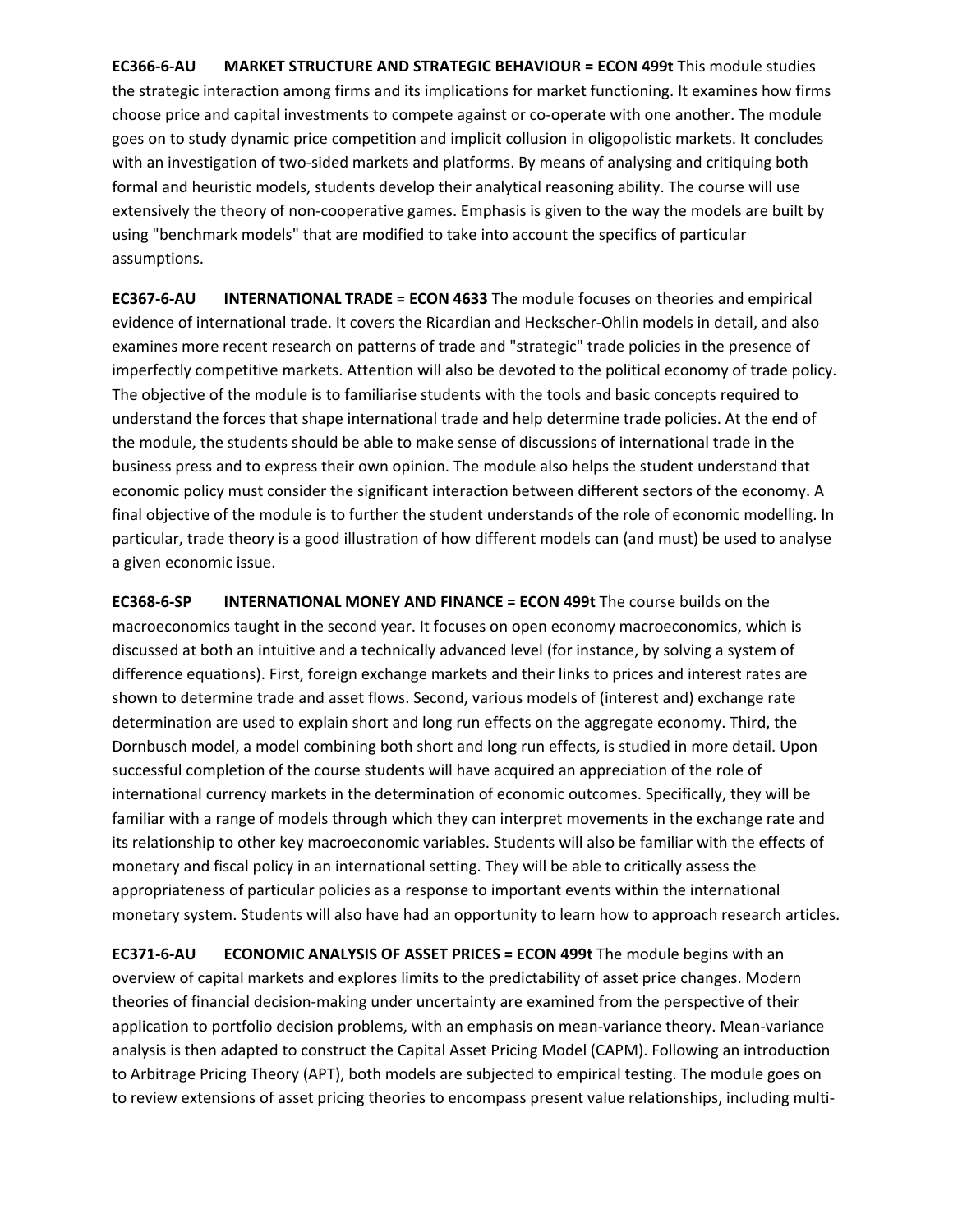period consumption and portfolio planning decisions, and thence to study bubbles in financial markets. Finally, students are introduced to theories of asset market microstructure.

**EC383‐6‐AU ENVIRONMENTAL ECONOMICS = ECON 4433** Many environmental issues can be discussed within a framework of economic analysis that has its roots in the study of capital theory, welfare economics, externalities, regulation design and cost-benefit analysis. The course will focus on the economic analysis relevant for the study of environmental policy. It is designed to provide students with a thorough understanding of the strength and weakness of economic analysis as applied in these areas. At the completion of this course, students should be able to grasp the main tools of economic analysis as applied to the environment and to appreciate the main theoretical issues in this area. Further, students should be able to design suitable policies to achieve desirable environmental outcomes. In completing the assignment for this course, students will demonstrate their problem‐ solving analytical and deductive skills. The module contributes towards the key skills of problem solving, numeracy, communication, and environmental responsibility.

**EC386‐6‐AU INTRODUCTION TO HEALTH ECONOMICS AND POLICY = ECON 499t** This module covers a broad range of concepts, theories, and topics related to the economics of health care. It builds on the insights of microeconomic theory. Health Economics emerged as a sub discipline of economics in the 1960s with the publication of two seminal papers by Kenneth Arrow (1963) and Mark Pauly (1968). The focus was on health market rather than on health status per se. It prompted the development of Economics of Health Care. The aim of this module is to understand how methods developed in other economics classes can be applied to the health sector. Using standard microeconomic tools, and informed by empirical analysis, we will try to answer several questions that are relevant for policy debate. Why is the government playing such an important role in the health care sector? How does the patients' lack of information affect medical prices? Can we use economic models to understand the rationale for risky behaviours, such as smoking? Lectures will be devoted to build up an economic analysis of the demand and production of health and health care. These concepts will be further developed during classes, through the discussion of articles from both the economic literature and the press. At the end of this module, students should be able to understand the main economic mechanisms related to health care and apply results from the literature to the current policy debate.

# **FINANCE:**

**BE311‐5‐SP CORPORATE FINANCE = FINN 3603** The purpose of this module is to provide an understanding of how financial theory can aid the financial decision making in corporations The emphasis is on how to apply the value maximization principle to corporate decisions, such as investment decision, borrowing decisions, and dividend decisions. The course if divided into four parts In part 1 we begin with the principle of diversification and derive the CAPM equation to understand the relationship between risk and return. In part 2, we look at valuation of real and financial assets In part 3, we analyze capital structurethe mix of corporate debt and equity and finally in part 4 we analyze the role of information in corporate decision making.

**BE312‐5‐SP FOUNDATIONS OF FINANCE = FINN 3043** The course carefully examines the basic building blocks of modern finance theory and focuses on the theoretical and analytical cornerstones on which the building blocks are placed. We study how these building blocks can, in certain cases, help us identify potentially optimal decisions now, even though the future consequences of those decisions are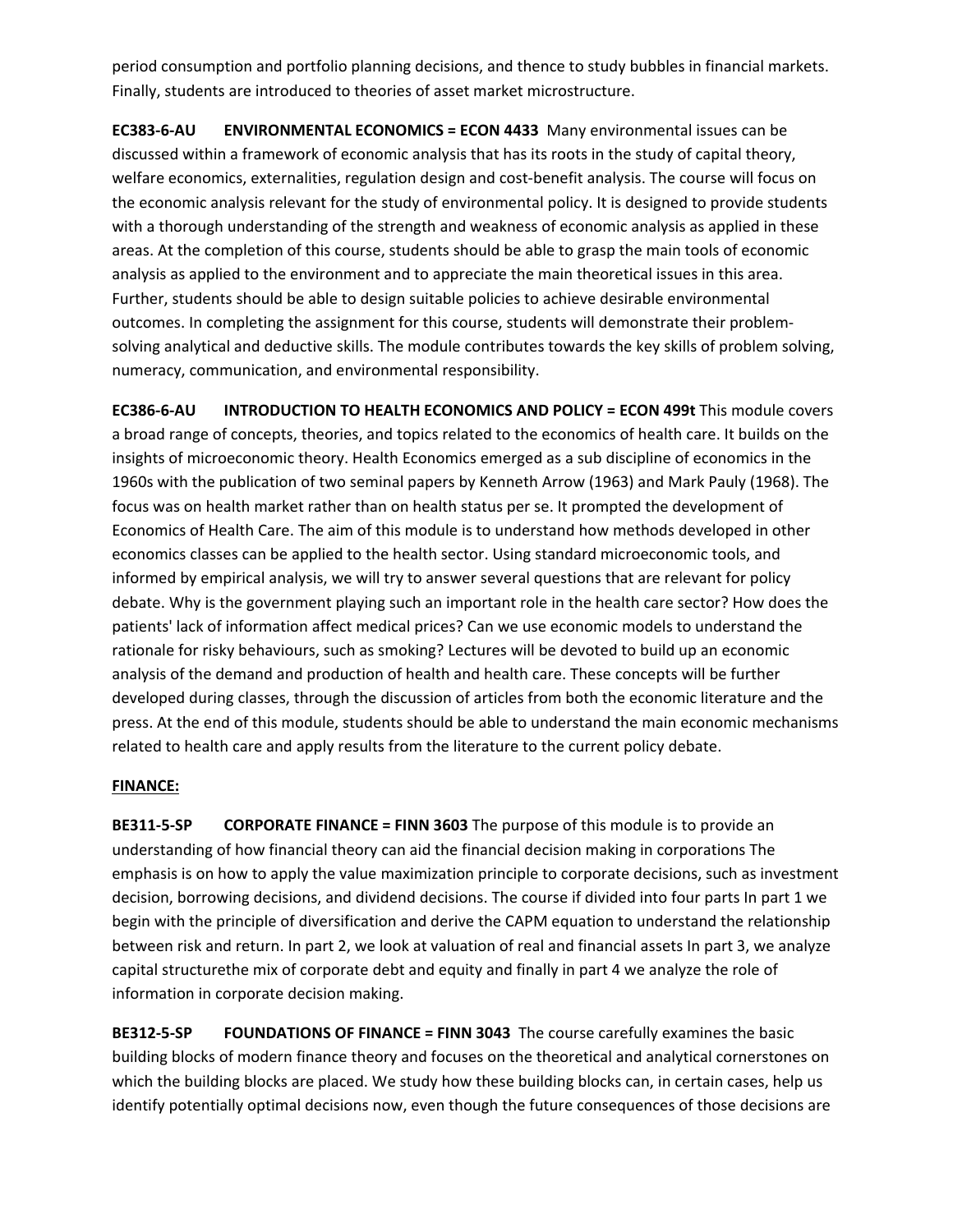yet uncertain. A common feature of finance is the need to make good use of and where possible best use of limited resources; constrained optimization techniques can often guide us in this need. Basic concepts in probability are used in finance to describe the inevitable uncertainty regarding the future. Most of us dislike risk and prefer to avoid risk, though only if the price for avoiding that risk is acceptable. We study how expected utility theory helps us measure how averse we are to taking such risks. We then proceed to use these building blocks to examine several concepts: choice under uncertainty, maximizing returns and minimizing risk subject to constraints, mean‐variance analysis and net present value.

**EC372‐6‐SP ECONOMICS OF BOND AND DERIVATIVES MARKETS = FINN 499t** This module begins with a study of the distinctive characteristics of bonds as financial assets, and thus to explanations of the term structure of interest rates. Much of the remainder of the module is then devoted to studying derivatives markets, focusing on futures and options markets. Futures contracts are analysed both in principle and with applications to commodity markets as well as financial futures markets. Option contracts are studied from the perspective of relationships between option premiums and underlying asset prices, together with an exploration of the ways in which option contracts can be used to achieve specific financial objectives. Markets for various types of swaps including currency swaps, interest rate swaps and credit default swaps are then examined. Finally, the module explores theories of financial intermediation, with particular reference to determining the proportion of investment funded indirectly via intermediaries loans rather than directly via bond issuance. Upon successful completion of this course students will have acquired an appreciation of how economic reasoning can be applied to the markets for bonds, futures contracts and financial options. They will also be able conceptualise the fundamentals of financial derivatives in economic terms and evaluate simple models of price determination based on the arbitrage principle.

**EC248‐5‐SP FINANCIAL INNOVATIONS AND MONETARY POLICY = FINN 399t** This course focuses on developments in monetary policy, and its effects, in the context of continuing financial innovations including new forms of transaction media. After an overview of financial systems, including commercial banking, the course examines the nature and implications of financial innovations with emphasis on developments since the 1980s. Commercial banks' asset and liability management is explored with an emphasis on the control of credit and the transmission of monetary policy. The role of central banks in the supervision of the financial sector and the formulation of monetary policy is studied in various institutional contexts, normally including the European Central Bank and the U.S. Federal Reserve Board as well as the Bank of England. The aim of the course is to introduce students to the evolution of central and commercial bank practices and the institutional environment within which the banking sector operates. Upon successful completion of the course students will have gained an appreciation of the main functions of financial intermediaries in a changing world. In addition, students will have improved their skills in the critical evaluation of existing literature in preparation of a term paper**.**

**EC247‐5‐AU FINANCIAL INSTRUMENTS AND CAPITAL MARKETS = FINN 399t** (No course description available, I just have a list of the lecture topics): Lecture 1 Topic: Introduction; what do banks do? Lecture 2. Topic: Financial intermediation; bank runs & bank regulation Lecture 3 Topic: Money markets Lecture 4 Topic: Bond markets Lecture 5 Topic: Securitisation; credit rating Lecture 6 Topic: Equity (stock) markets Lecture 7 Topic: Derivatives I: futures & options Lecture 8 Topic: Derivatives II: interest rate derivatives; swaps Lecture 9 Topic: Financial regulation after the crisis Lecture 10 The final lecture will allow time for student presentations.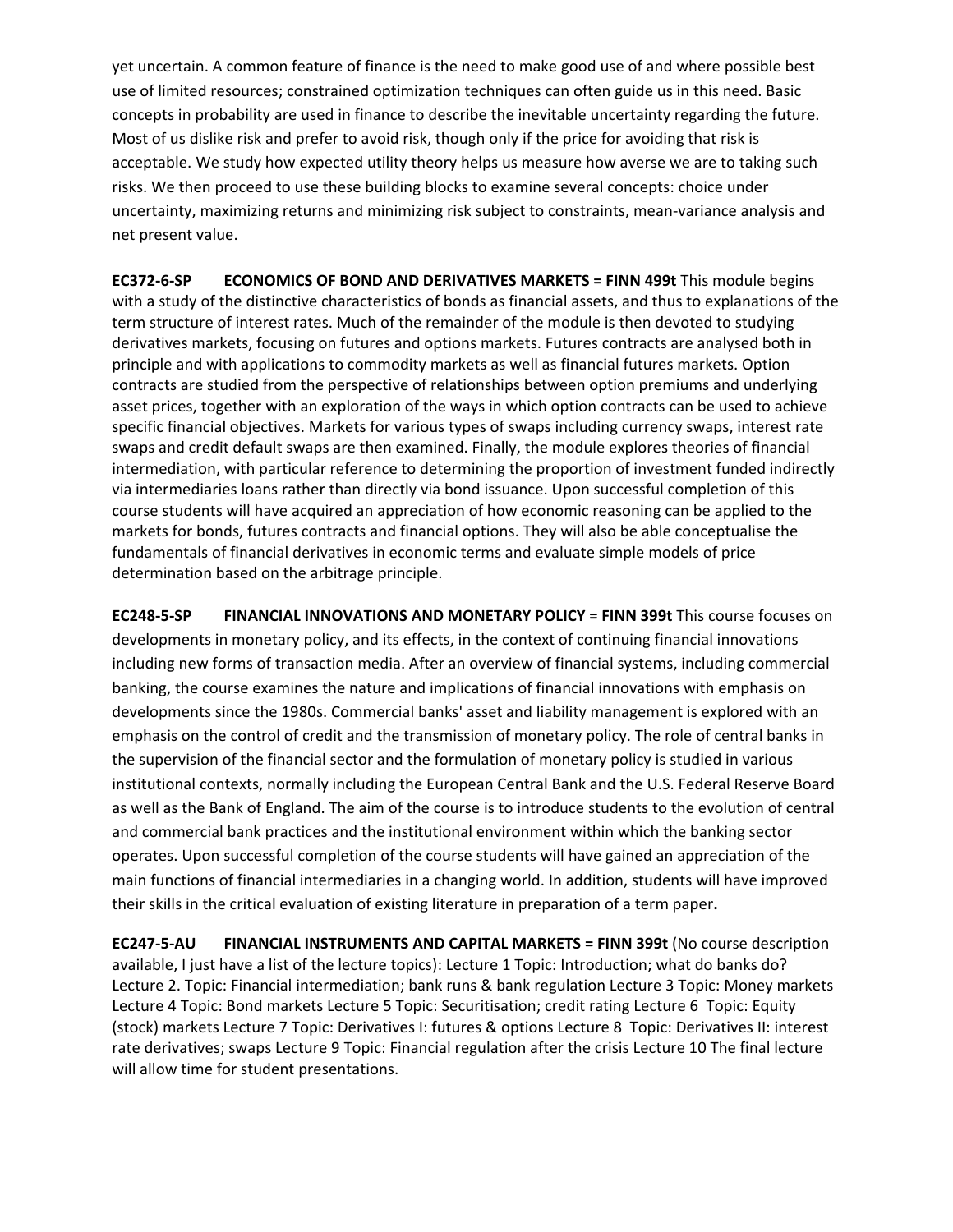**EC245‐5‐AU INTERNATIONAL FINANCIAL INSTITUTIONS AND POLICY = FINN 399t** This course studies the world trading system and the most important international institutions involved in the control of international trade. It considers their organisational structure, their powers and objectives and the impact of their activities on member countries ‐ and others. It focuses on the period since the Second World War. The institutions considered are the GATT, the UNCTAD and, in much more detail, the WTO. The course will also discuss recent controversies over the activities of these organisations as well as aspects related to the applied analysis of trade data, policies and negotiations. Upon successful completion of the course, students will have obtained an insight into some of the most important issues of international trade policy, and of the role of the main international agencies involved in their resolution. On completion of the course students will have deepened their understanding of the world economy. They will also have improved their written communication skills in preparing the term paper for the course.

**BE313‐5‐AU PORTFOLIO ANALYSIS = FINN 3063** This course focuses on the theoretical and empirical underpinning of trading strategies adopted by fund managers. The course shall outline the main theories of risk and return and explore the implications of these theories for investors' decisions. In doing so the course shall address questions such as: What is the appropriate measure of risk for a particular security? How might an investor decide on the weightings of different assets in his/her portfolio? How can we identify mispriced stocks? Should you invest your savings in an actively managed fund or in a passive fund? The course shall begin with an overview of how investors measure a security's risk and return and then, using Markowitz's mean‐variance criteria, shall illustrate how efficient portfolios can be constructed. The main difficulty with Markowitz style optimisers is how fund managers predict future risk and returns of individual securities. In this course we shall introduce some of the approaches used to make those predictions. Bonds are often regarded as a relatively low risk asset class. Alternative measures of bond risk are evaluated, and a portfolio strategy that claims to remove all risk is outlined and critically evaluated. Aims The main aims of the course are to: to give students an appreciation of different approaches to portfolio management to examine how investors may fully exploit the benefits of diversification to provide students with an understanding of the models that are relevant to the management of bond portfolios to introduce students to the main asset pricing models Objectives This course enables students to be able to: understand what is meant by an efficient portfolio and how to identify efficient portfolio understand the importance of the CAPM and APT; explain how investors may fully exploit the benefits of diversification evaluate competing measures of bond risk.

**BE314‐5‐SP FINANCIAL MODELLING = FINN 3103** This module is intended to bring to life some of the theories that are introduced during BE100 (course code AC111 in 2008‐09). With extensive use of spreadsheets (Excel) students will be able to use real data to analyse financial models. Applications will include models of portfolio selection, asset pricing and risk management. An important component of the module shall be the use of basic statistical concepts to test hypotheses relating to financial models. Module Aims ‐ to familiarise students with techniques for handling financial data ‐ to build a bridge between financial theories and practice ‐ to introduce students to applied statistics with financial applications Module Outcomes After completing this course students should be able to: ‐ Examine and manipulate data using Excel ‐ Estimate and interpret simple regressions ‐ Estimate financial models using Excel ‐ Understand the principles of regression analysis ‐ Conduct appropriate hypothesis tests of financial models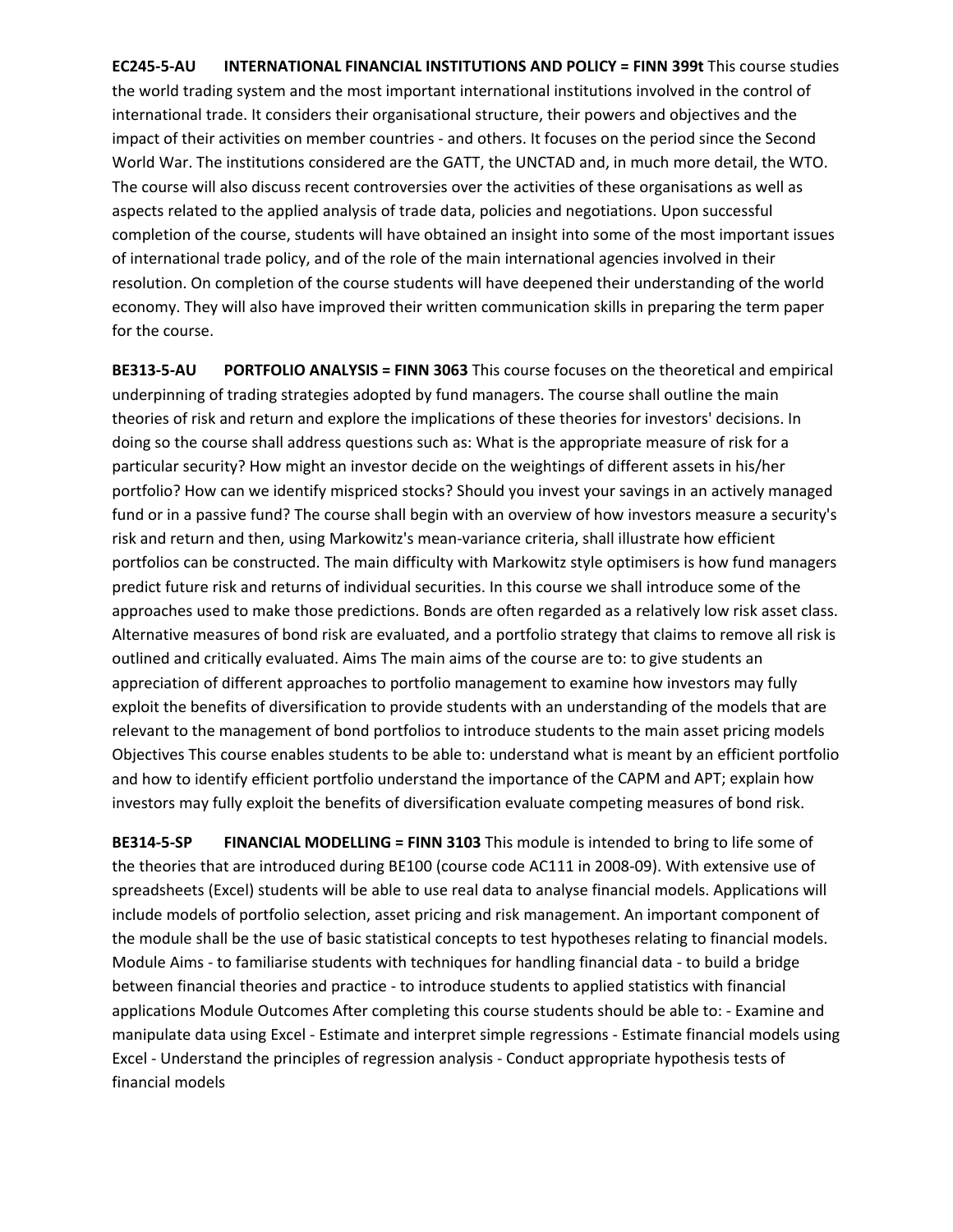**BE331‐6‐SP THE PRICING OF SECURITIES IN FINANCIAL MARKETS = FINN 4133** The subject matter of this module involves around the theoretical foundations of some widely used pricing models for securities traded in financial markets, i.e. equities, options and bonds. For equities, models such as the Gordon growth model, the Classical CAPM, and the APT are frequently used by applied researchers and by practitioners. Similarly, the Black‐Scholes formula, along with CRR (Cox‐Ross‐Rubinstein) binomial model, is often utilized in option pricing in practice. While such applied works take the end product (the model) for granted as a black box, this module is aimed at explaining the theoretical foundations of these models from a unified viewpoint so that the students should be able to appreciate the usefulness and/or the weakness of these models after taking the module. The module is designed for third year finance students. It may have appeal to accounting and management students possessing a technical bent, to similarly inclined economics students with an interest in financial economics, and to mathematics students interested in financial markets.

**BE332‐6‐AU OPTIONS AND FUTURES = FINN 499t** This module emphasizes the derivative market, in particular, futures and options markets. The first half of the course examines futures: the various markets (including stock index, FX, commodities and interest rate contracts), how they are priced and hedged, and different trading strategies. The second part looks at options. We first introduce basic topics such as option positions, the relationship between call and put option prices, trading strategies and etc. We then consider two well-known option valuation models, the binomial model and the Black-Scholes option pricing model, which help us to better understand options. Module Aims This course is designed to allow students to: understand the mechanics of futures markets; understand how futures contracts are priced and traded; understand the mechanics of options markets; understand the basic concepts underlying financial option pricing. Learning Outcomes Accordingly, upon successful completion of the course, participants should be able to: describe the operation of futures market exchanges; explain the rationale for different trading strategies using futures contracts; price a number of different futures contracts; describe the operation of options market; explain the rationale of different trading strategies using options;apply the Black‐Scholes model.

**BE333‐6‐SP EMPIRICAL FINANCE = FINN 499t** The main aim of the module is to equip the student with the necessary skills and understanding to conduct econometric research. The context of the econometric research in this module is topics from Finance, but the methods employed are general. The material is rather focused and covers the Ordinary Least Squares (OLS) method and time series analysis, the conditions under which OLS is employable, the pitfalls and caveats when using OLS and performing analyses on time series data using any estimation method, and prediction and forecasting. Practical Finance applications will be done in labs in which the software package Eviews will be extensively used. Module Learning Outcomes By the end of this module you should be able to Set up an OLS model to estimate a linear relationship between a set of variables. Be able to interpret all items in an OLS output. Describe in detail the problems such as heteroscedasticity and autocorrelation that have to be dealt with when performing OLS estimation. Be able to perform diagnostic tests and take corrective actions. Set up a time series model. Describe in detail how non-stationarity affects the outcome of time series estimation. Be able to detect and correct for non-stationarity in the data. Form n-step ahead forecasts using a correctly specified time series model.

**BE610‐5‐AU INTRODUCTION TO BANKING = FINN 3133** This module is an introduction to both theoretical and practical issues related to the modern banking business. The module begins with an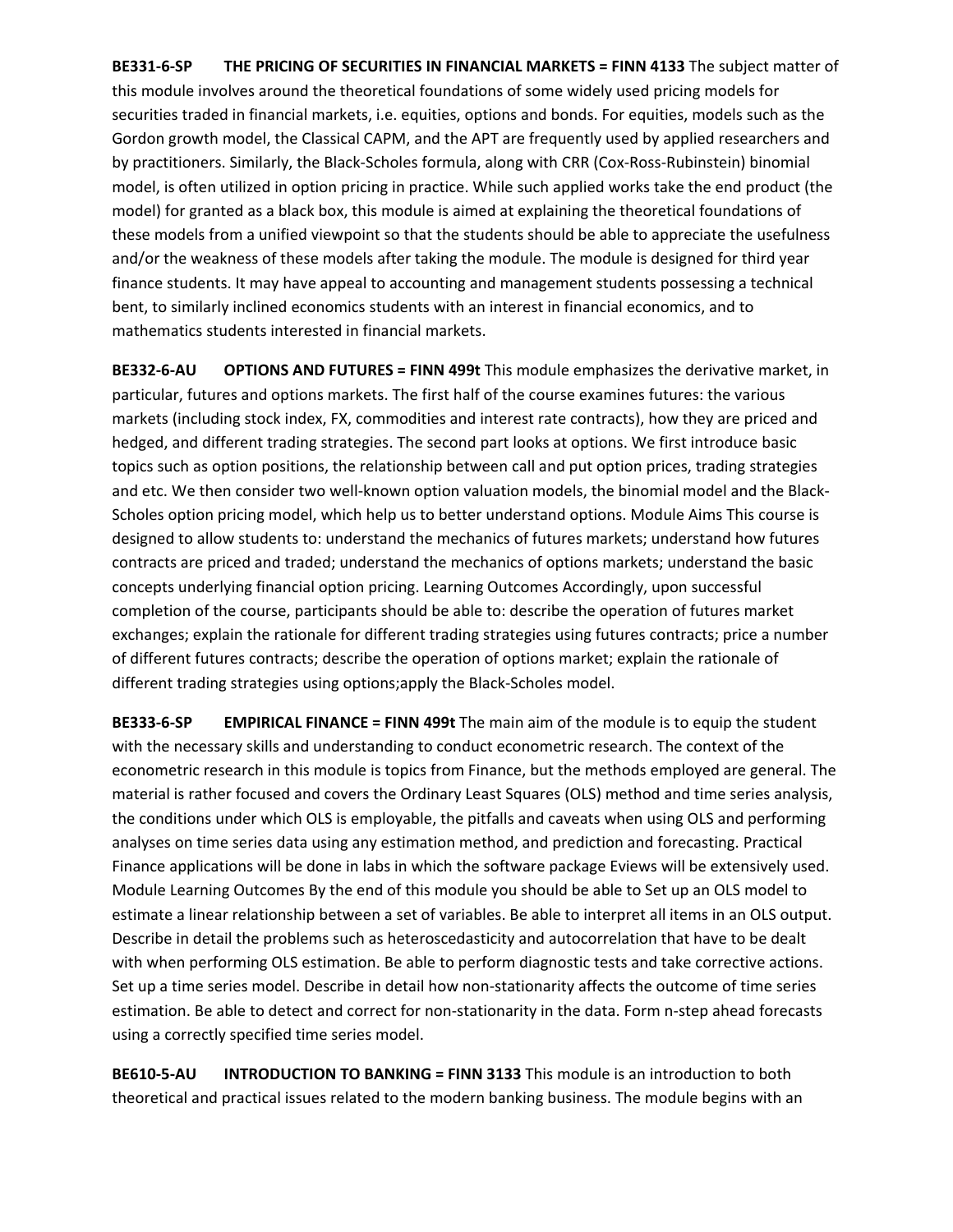overview of the role and genesis of the financial system and the nature of financial intermediation. It covers the main characteristics and types of banks (e.g. commercial and mutual; retail and wholesale) and analyses recent trends and developments in relation to both domestic and international banking markets. The module also explores the main items contained in banks' financial statements and discusses main risks of banking, with particular reference to elementary risk management techniques. Special attention is paid to the central banking and the rationale for bank regulation at both national and international levels. Module Aim: The aim of this module is to introduce basic concepts of banking, to provide students with an understanding of the role of financial intermediation and to overview the tools of analysis of banking activities. Special attention will be paid to regulatory issues. Module Learning Outcome After completing this module students should be able to: Explain the differences between banks, other financial intermediaries and financial markets Explain the role and functions of central banks Analyse and interpret basic banks' financial statements, identify banking risks and elementary risk management techniques Critically evaluate why banks need regulation and distinguish between the different types of regulation

**BE630‐6‐SP INTERNATIONAL FINANCE = FINN 3703** This course has three elements. The first aims to provide students with a thorough understanding of the basic international arbitrage relationships and introduce them to some basic models of exchange rate determination. The second aims to build upon this economics based approach, covering topics such as models of currency crisis, and the South American and East Asian Crisis. The final element aims to provide students with insight into international markets from the perspective of a multinational firm, where topics such as the international cost of capital and foreign direct investment are covered. Learning Outcomes: After completing this module students should be able to describe the basic international arbitrage relationships and understand fundamental aspects of the basic models of exchange rate determination. Further, you will have a good grasp of some current issues in international finance and be able to offer some insight into the challenges faced by multinational firms.

**BE631‐6‐SP RISK MANAGEMENT = FINN 3623** As the collapse of Barings Bank, LTCM and Mettallgesellschaft demonstrate the (mis) use of the financial derivatives can potentially have catastrophic consequences for those who acquire them, be they traders, speculators or companies that simply wish to manage their risk. And yet in recent years derivatives have become increasingly important, both for the financial sector and for the wider economy . This single semester course is designed to give students a thorough understanding of how risk can be managed with the use of derivative instruments. A variety of risk exposures will be addressed, including foreign currency risk, interest rate risk asset price and commodity price risk. The relative merits of futures, forwards, options and swaps will be assessed. In addition to examining different hedging strategies the course shall explore how derivatives can be combined to tailor the expected payoffs for different scenarios. An important component of the course is the evaulation of alternative approaches to measuring Value at Risk.

**BE632‐6‐SP INTERNATIONAL BANKING = FINN 499t** This module aims to provide students with a good knowledge of international banking institutions and markets. Specifically, the topics covered include the kinds, functions and strategic drivers of international banks (including international commercial, investment, retail, and private banking) and the main features of international banking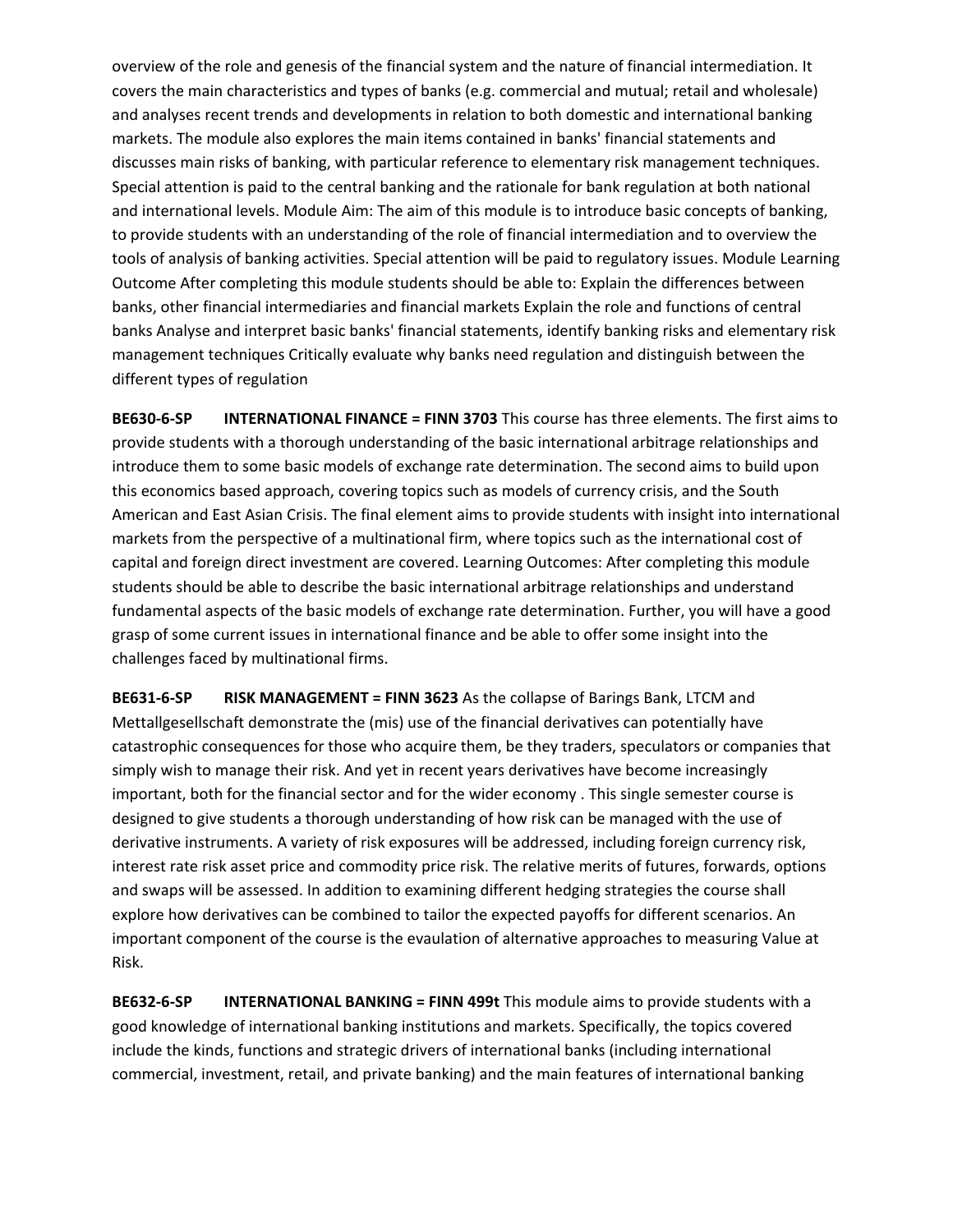markets and offshore financial centres. Special attention will be given to the topics of risks and the need and role of international banking regulation, banking crises, and emerging trends.

**BE334‐6‐AU FINANCIAL MARKETS AND MONETARY POLICY = FINN 3053** This module explores the links between money, financial intermediaries, financial markets and the policies that affect them. In particular, it focuses on the effects of monetary policy on financial markets and through them on the economy as a whole. Module aims: To provide students with an understanding of how interest rates, money supply and central bank actions affect the decisions of economic agents, financial markets and prices; To develop an understanding of objectives, functions, and operations of central banks in financial markets; To introduce students to a number of recent developments and policy debates regarding financial markets and monetary regulation. Learning Outcomes: By the end of this module students should be able to: Explain how the interest rates are determined, what factors affect them and what is the risk and term structure of interest rates; Apply the concepts of rational expectations and efficient financial markets to analyse the effects of monetary policy; Identify principal objectives of central banks and forecast their possible market interventions in response to asset price movements and other market changes; Explain the role of financial institutions for the various channels of monetary policy transmission and derive the implications of monetary policy actions for financial markets.

**BE335‐6‐AU BEHAVIOURAL FINANCE = FINN 499t** For many years the Efficient Market Hypothesis (EMH) has been assumed to be dominant within academic circles. Despite this, many practitioners choose active investment strategies that are premised on markets being inefficient; to take two examples, momentum investors buy stocks that have recently increased in value while value investors seek to buy gross under-valued stocks. In addition, there is increasing evidence of the existence of a wide variety of anomalies that represent an empirical challenge to the EMH These include: stock market bubbles and crashes abnormal returns to non‐risk factors; delayed reaction to financial news such as earnings announcements overreaction and eventual corrections and the apparent profitability of momentum and value strategies During the past couple of decades a new paradigm has developed within finance Behavioural finance rejects two crucial assumptions of mainstream finance these are the assumptions of homogeneous, ultra‐rational (utility maximising) agents and unlimited arbitrage Drawing from cognitive psychology behavioural finance examines ways in which common cognitive biases and heuristics influence trading and stock prices In this course it will be shown how allowing for common human traits such as overconfidence, fear of regret, pride, loss aversion, anchoring, framing, mental accounting, representativeness, etc enables a better understanding of financial markets and the trading strategies of investors

**BE339‐6‐SP DEVELOPMENT FINANCE AND MICROCREDIT = FINN 499t** This module focuses on the crucial role finance has for economic development with particular reference to emerging countries. It is divided into two parts: part 1 'finance and growth' and part 2 'microfinance for economic development'. Aims This module aims to provide students with a good knowledge of the nexus of finance and development and the importance of microfinance in particular for emerging and developing countries. In order to fully appreciate the dynamics of these economies, the topics covered include financial liberalisation, a review of the process of financial institution building in developing and emerging market economies and an analysis of their interactions with the global financial system. In addition, students will be able to learn about microfinance theory and practice, including products and services, risk management issues, sustainability and regulation.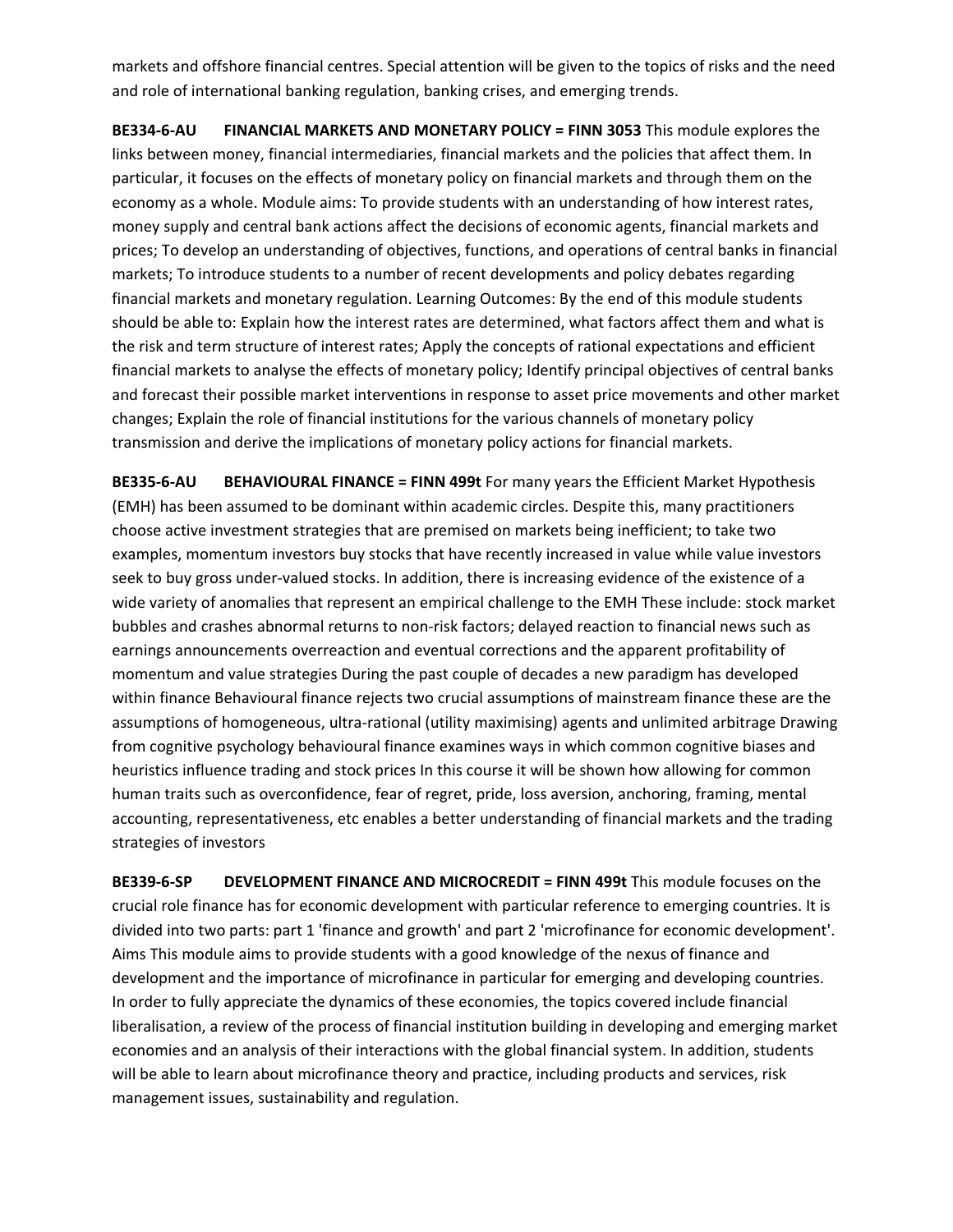#### **INFORMATION SYSTEMS:**

**BE114‐5‐SP APPLYING E‐COMMERCE IN BUSINESS = ISYS 399t** E‐Commerce in Business is an introduction to the key concepts and challenges of the Internet and electronic business. Its general aim is developing the student's ability to identify new and viable options for services using the Internet. This module focuses on the management issues relating to the subject and demystifies the e‐revolution to clearly state the changing nature of the relationship between traditional business enterprises and e‐ business. The module also looks beyond the dot.com bubble and considers the long‐term use of the Internet within our daily business and customer‐focused lives. The lectures will address some of the central issues that transcend the disciplinary boundaries of accounting, finance and organisational studies. The focus of the first part of the course will be on developing an understanding of the concepts of E‐Commerce and E‐Business technology, evaluating its benefits; and analysing the forces driving its use as well as the dangers and threats of the Cyber‐World. The second part will discuss the impacts of the digital economy on trading, and define how E‐Commerce is conducted and managed, outlining its opportunities, limitations, and risks. The third part of the module will explore the e‐infrastructure process, the role of Web hosting and integration, and the fresh and dynamic set of resources that e‐ business can provide. The fourth and last part will dedicated to discussing the strategic power of the Internet in the business world within the foreseeable future.

#### **MANAGEMENT:**

**BE410‐5‐AU ORGANISATIONAL BEHAVIOUR = MGMT 399t** This module builds on the first year module BE400 to develop and deepen several of the themes which were introduced there. The intention is to dig deeper into the concepts of management, work and organization in order to understand something of their provenance, evolution, context of use and relevance today. The module divides into two parts. The first part examines the recent historical development of management, work and organization in both theory and practice. The second part explores in more detail some of the most important contemporary themes in the field of organization studies and management theory. The first four weeks of the module provide an historical review of the last 100+ years of management and organizational theory, picking up and developing ideas that students should have encountered in a basic form in the first year. The focus is on understanding the social,historical, economic and cultural context within which practices of organizing, and organizational theory, emerge. Rather than understanding this in terms of 'context' as contingency theory, might for example the focus in on the interplay of management theory and practices of organization, and their location in, and interaction with, a wider historical, political and economic situation. The second half of the module considers six broad - and overlapping ‐ topics in the field of organizational behavior and explores these with reference to both their historical origin and contemporary relevance. The topics which will be covered are: the individual at work; groups and teams, culture, power, technology, performance management. 

**BE413‐5‐SP INTERNATIONAL BUSINESS ENVIRONMENT = MGMT 4583** This module builds upon a basic understanding of management, and in particular of environmental influences on the way in which organizations function and are managed. It provides a more advanced understanding of the international context which helps to shape the strategies and operations of organizations, and explores some of the current issues and challenges facing organizations within the international business environment. In particular, the module focuses on international political economy, covering the major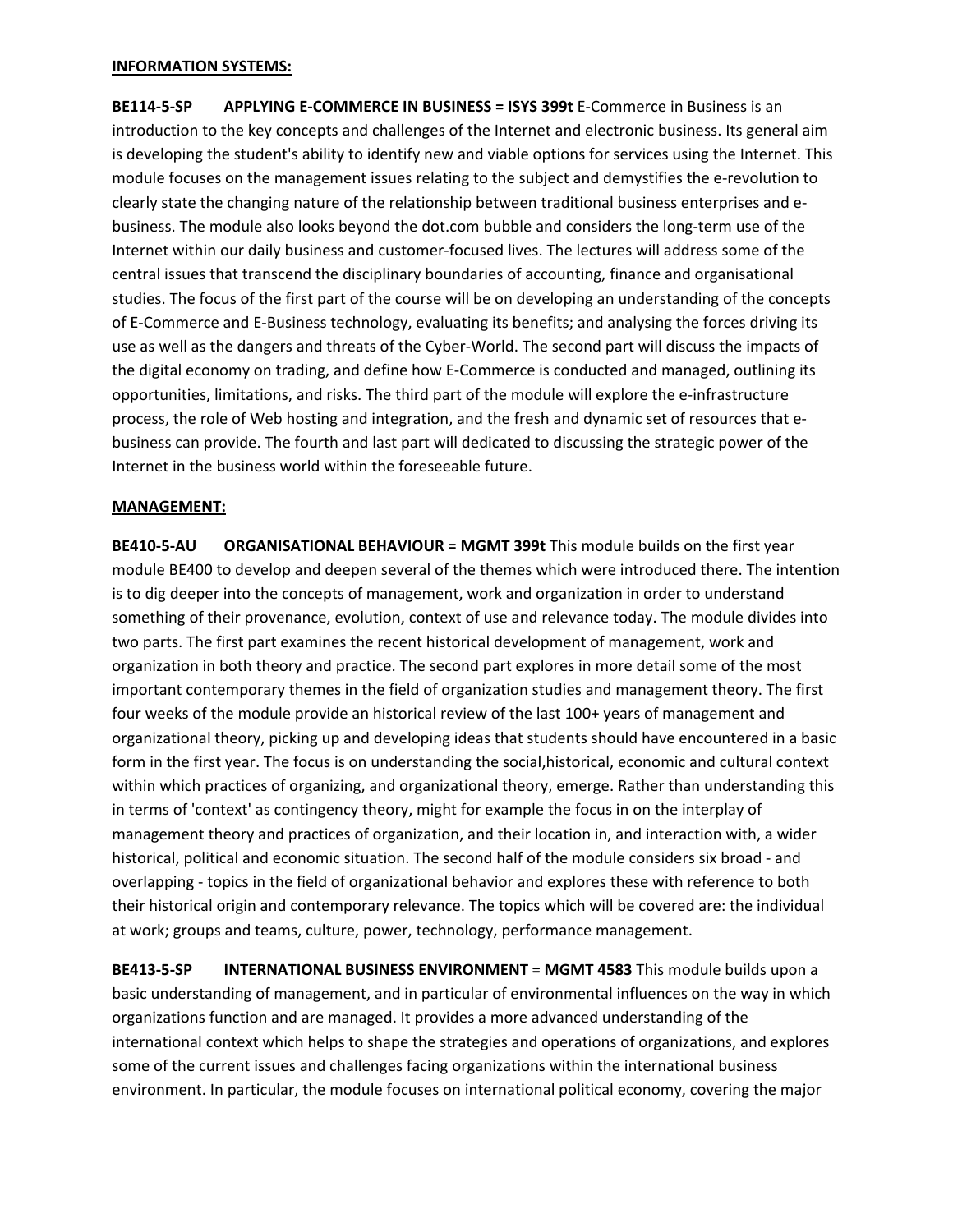economic systems in the world, and tracing the historical evolution of the global order. It also explores the implications of globalisation for the various functional dimensions of the organization.

**BE310‐5‐SP INTRODUCTION TO QUANTITATIVE MANAGEMENT = MGMT 399t** This application‐ driven course teaches the manager how to formulate and solve real‐world problems concerned with decision making in modern management. Simulation is the main solution tool. The course demonstrates how to build simulation models, how to run simulations using simple Excel spreadsheets, and, to evaluate and interpret output results. Course aims: 1 to introduce (and revise) basic mathematical notions essential to quantitative management; 2 to understand simulation modelling and how it can be used to effect in key areas of management such as inventory, queues and maintenance; 3 to understand how to submit a model, and run a simulation using spreadsheets and how to evaluate results from that model. Learning outcomes: At the end of the course students should be able to: 1 formulate decision problems arising in management; 2 build simulation models of such problems; 3 solve practical instances of such problems using spreadsheets; 4 analyse and evaluate simulation results prior to their use in decision making.

**BE418‐5‐SP MANAGEMENT AND THE CULTURAL INDUSTRIES = MGMT 399t** This 10 week Module builds upon students basic understanding of general management to explore the particularities of the cultural industries An increasingly important sector of the econom, the cultural industries are distinctive both in terms of their political economy and their organizational forms, management systems and labour processes This module offers a high level analysis of the cultural industries by starting from a consideration of what is distinctive about culture as an economic product and proceeds to consider what this distinctiveness means for the structure of the industries how new technologies, globalization and intellectual property rights legislation have shaped their development and what this means for work and management within these industries Throughout the module students will be encouraged to engage actively in their own learning by contributing to teaching through assessed group presentations The Module does not offer a prescriptive set of guidelines for managing in the cultural industries but provides students with the conceptual tools and the historical knowledge to critically analyse and situate this sector for themselves Through the group research and presentation, the module also facilitates the development of important transferable skills such as time management project planning research critical thinking and analysis groupwork and presentation skills

**BE420‐6‐SP LEADERSHIP IN ORGANISATIONS = MGMT 4253** (No course description available)

**BE430‐5‐SP MANAGERIAL DECISION‐MAKING = MGMT 399t** This ten‐week module is designed to introduce students of management and other related areas to the basic notion of choice, problem‐ solving and decision making in organisations.

**BE431‐5‐AU & SP BUSINESS STRATEGY = MGMT 399t** The business world is increasingly global, complex and fast changing. While some organisations are consistently successful over a long period of time, many fail and are forgotten forever. Since capital, labour and management are increasingly mobile, in theory it should become consecutively easier to imitate the strategies of winning companies and dissipate their profits. In practice, however, only a few firms become long-term leaders. Why? While there appears to be clear link between successful industry performance and superior strategy there is little agreement on what a strategy really is or how to develop a good one. This module introduces students to the concepts and tools of business strategy making. It encourages a critical appreciation of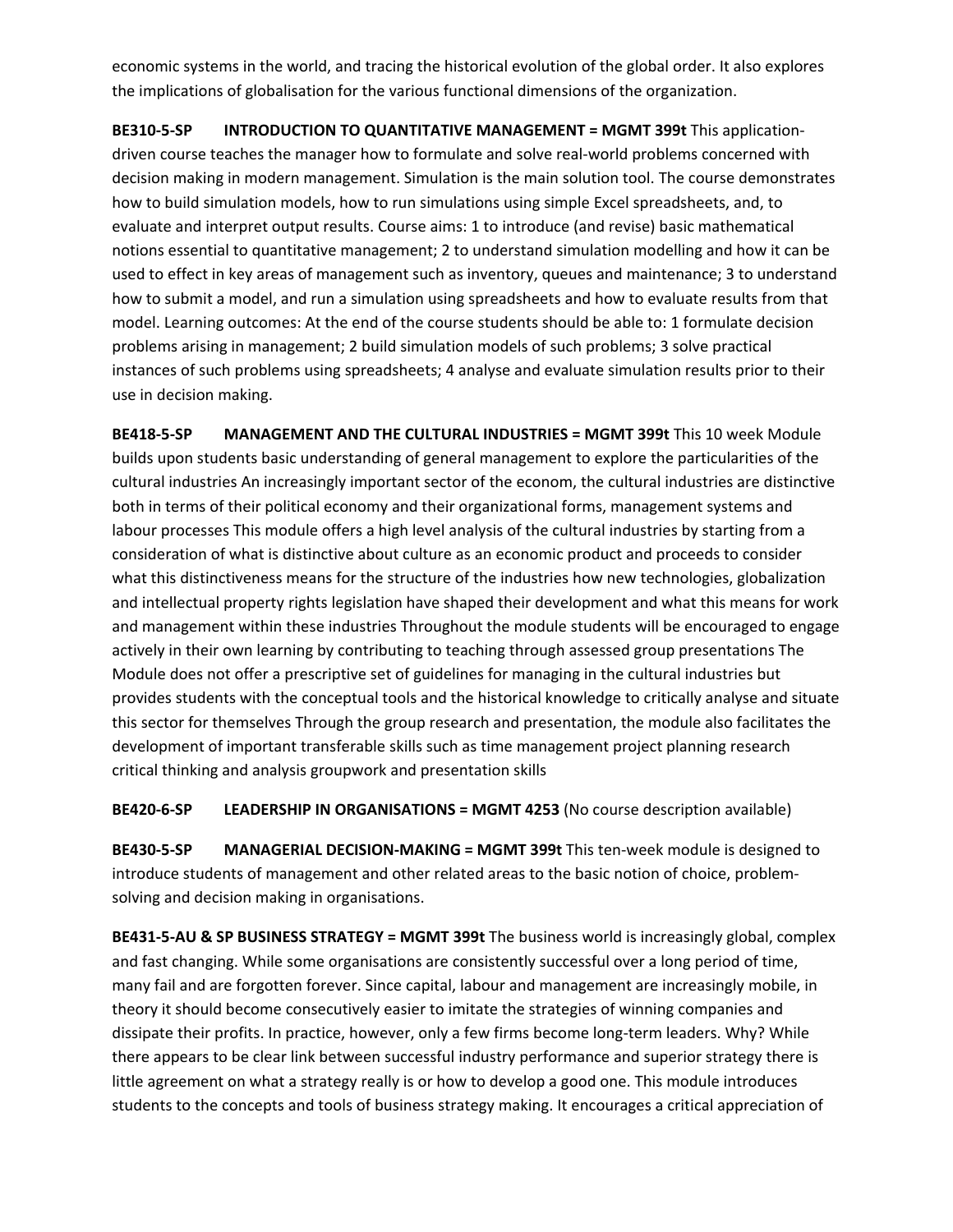how firms make sense of their business environment and how they position themselves in their market. It also critically examines the process for making strategic choices and how firms turn strategy into action.

**BE434‐6‐SP MANAGEMENT PSYCHOLOGY= MGMT 399t** Management Psychology is intended to open up the relationship between Behaviour and Experience in the context of the study of organisations. As such, its primary focus is on the individual in the organisation, the construction of meaning, bureaucratic and technological consciousness, organisational socialisation and secondary adjustments, and the significance of organising principles such as time, gender and motive. The module is rooted in the psychology of organising. The module is taught over 10 weeks, in two hour sessions which will involve a formal taught element, discussion, group work and other class based activities. There will also be a course work class which functions as a surgery for dealing with specific course issues, essay writing, and directed reading (two per term). The course will use film and video material to explore the issues raised and to provide contextual support for the ideas. For example, video material will be used to demonstrate aspects of organisational socialisation and employee experience, aspects of feature films such as GI Jane, She Stood Alone and Vertigo might be used to demonstrate socialization, gender and mystification. Film and research material on organizations including, Amway, Southwest Airlines and Disney is also used.

**BE435‐6‐SP MANAGEMENT, SOCIETY AND NEW FORMS OF WORK = MGMT 499t** Changes in technology, society and the economy have important implications for management, organization and work. Due to the theoretical lenses employed by management theorists, however, these implications are often not immediately appreciated. This course will examine the current changes happening in the world of work in light of contemporary social theory. Particular attention will be paid to the wideranging socio-economic changes variously referred to in terms of the knowledge economy, postindustrial society, post-Fordism or the new economy. What all of these formulations share is an increased emphasis on knowledge and communication as the basis of organization, work, management and competitive advantage. This shift of value production away from traditional concerns with capital, land and labor, toward more immaterial resources such as knowledge, renders many of the old techniques and methods of management and work organization redundant. New forms of accounting for intangibles are necessary, as are new methods of control and supervision in more distributed forms of organization and work. This course will focus on the emerging realities of management, organization and work within this new economy. Rather than a sanitized vision of the knowledge-intensive firm where everyone is equal, empowered, highly educated and self-actualizing in autonomous, networked organizations, this reality is often characterized by intrusive forms of managerial control, intensified surveillance, routinization and Taylorism, an increasing precariousness of employment and career, and a retrenchment in the gendered division of labor. Indeed, for many the engines of the new economy are not knowledge and brainwork, but the high‐volume, low‐cost sweatshops found both in developing countries and in the cities of the global North. By focusing upon the wider context within which these organizational and management challenges are arising, this course will prepare students for the new realities of work and management by paying attention to the full range of developments in organization. This includes so-called leading edge phenomena such as distributed, networked organizations, new forms of work including management consultancy, symbolic analysis and affective labor, new forms of exchange like Open Source software and Napster, and new forms of resistance to socio‐economic change including neo‐Luddism, culture‐jamming, alternative media, anti‐globalization and popular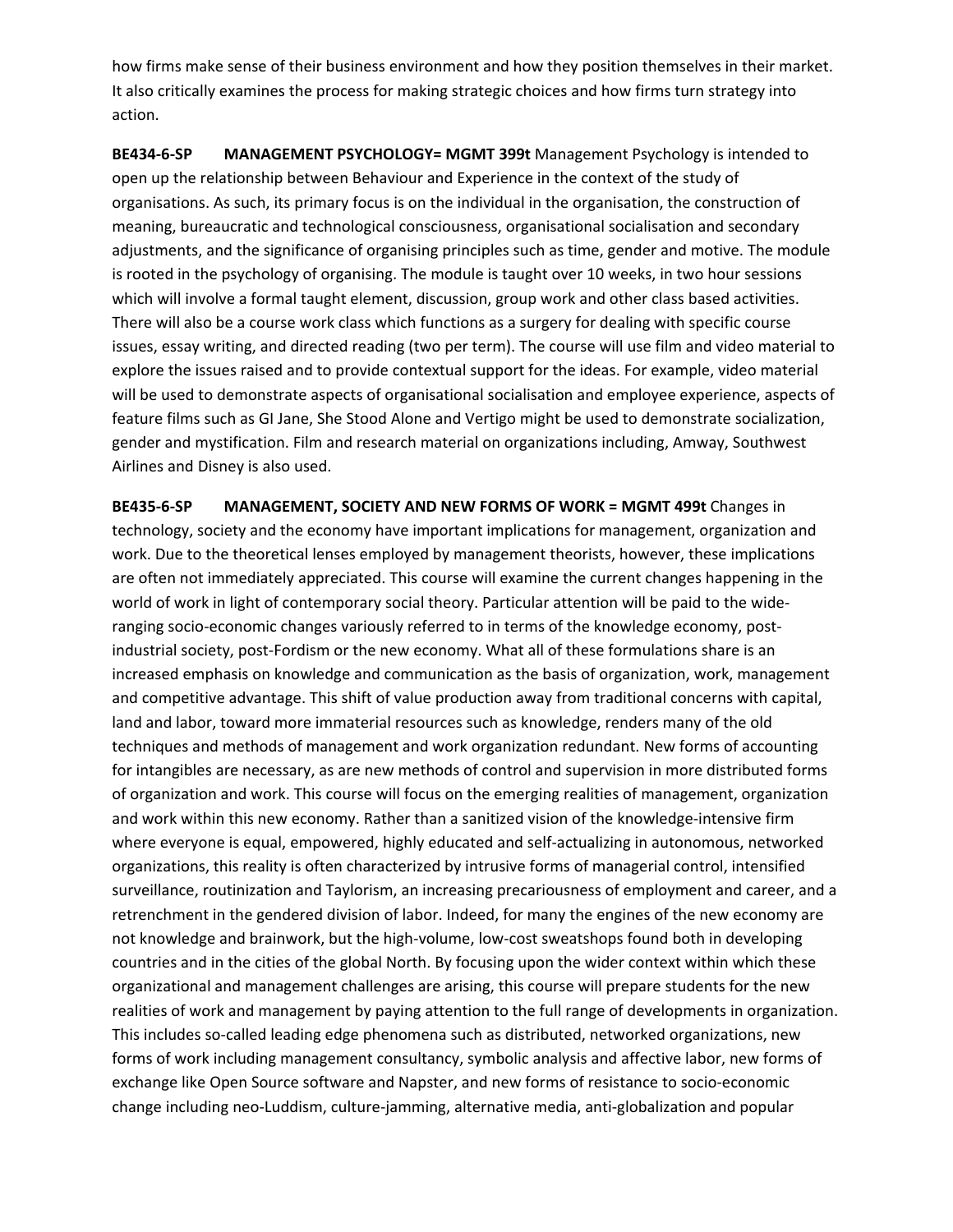movements against precarious labor. It also includes more conventional forms of organization, however, including sweatshops, fast food, retail, call centres, mining and agriculture.

**BE436‐6‐SP MANAGING ORGANISATIONAL SPACES AND BOUNDARIES = MGMT 499t** Traditionally the management of organisational structure has been a search for an effective and appropriate structure for particular organisations or groups of organisations. This search has focused on developing 'an ideal' structure for a specific set of environmental factors. However, over the last twenty years or so it has been recognised that organisational structures are far from the simple arrangement of resources that early research portrayed. Thus this module begins by taking an historical overview of the development of organisational structures before moving on to explore the issue of boundaries, their development and role in organisations and organisational structure. Developing these understandings, and recognising the spatial turn taken in many of the social sciences, the module goes on to further explore the issues of organisation structure through a spatially informed understanding.

**BE437‐6‐AU MANAGEMENT, INNOVATION AND NEW TECHNOLOGY = MGMT 499t** This 10 week module builds upon students basic understanding of management and operations to provide an insight into the relationship between management, the innovation process and the development, application, and use of new technologies. Innovation is concerned with both the development of new products and new processes. This module will focus primarily on process innovations, thereby building upon students knowledge of operations management and the process of producing and delivering goods and services. The module introduces students to theoretical frameworks for understanding and analysing technological change as well as providing an in‐depth analysis of changes in organization and operations related to information and communication technologies. The module does not offer a prescriptive set of guidelines for managing the innovation process, but provides students with the conceptual tools and the historical knowledge to situate, critically analyse and understand this process for themselves.

**BE439‐6‐AU BUSINESS ETHICS = MGMT 4243** This 10 week module builds upon your existing understandings of management and organisation by considering specifically the ethics of, and in, business. The emergent field of Business Ethics (and associated fields of Corporate Social Responsibility and Sustainability) have made particular contributions in shaping business practice and theory. In this module you will be introduced to the origins, practice and theory of Business Ethics. You will be provided with the conceptual and theoretical resources to examine critically the nature of its contributions. Identifying particular assumptions that inform but also constrain the Business Ethics field, the module also explores a number of wider literatures and perspectives that provide further resources for a critical examination of the ethics of business.

**BE446‐6‐SP INTERNATIONAL HUMAN RESOURCE MANAGEMENT = MGMT 499t** Building on prior learning in International Business Environment, Business Strategy and Human Resource Management (HRM) this module examines HRM in an international context. Brief retrenchments following the bursting of the dot‐com bubble in 2000 and the global financial crisis of 2007/08 notwithstanding, foreign direct investment (FDI) has grown dramatically over the past 25 years. FDI manifests itself as foreign affiliates of international companies. Currently more than 800,000 of these foreign affiliates are in existence, all of which need to be staffed. These staffing needs bring with them challenges unique to the multinational enterprise that domestic firm do not have to contend with. This module will explore the additional complexities introduced by conducting HRM across national borders. HRM is a complex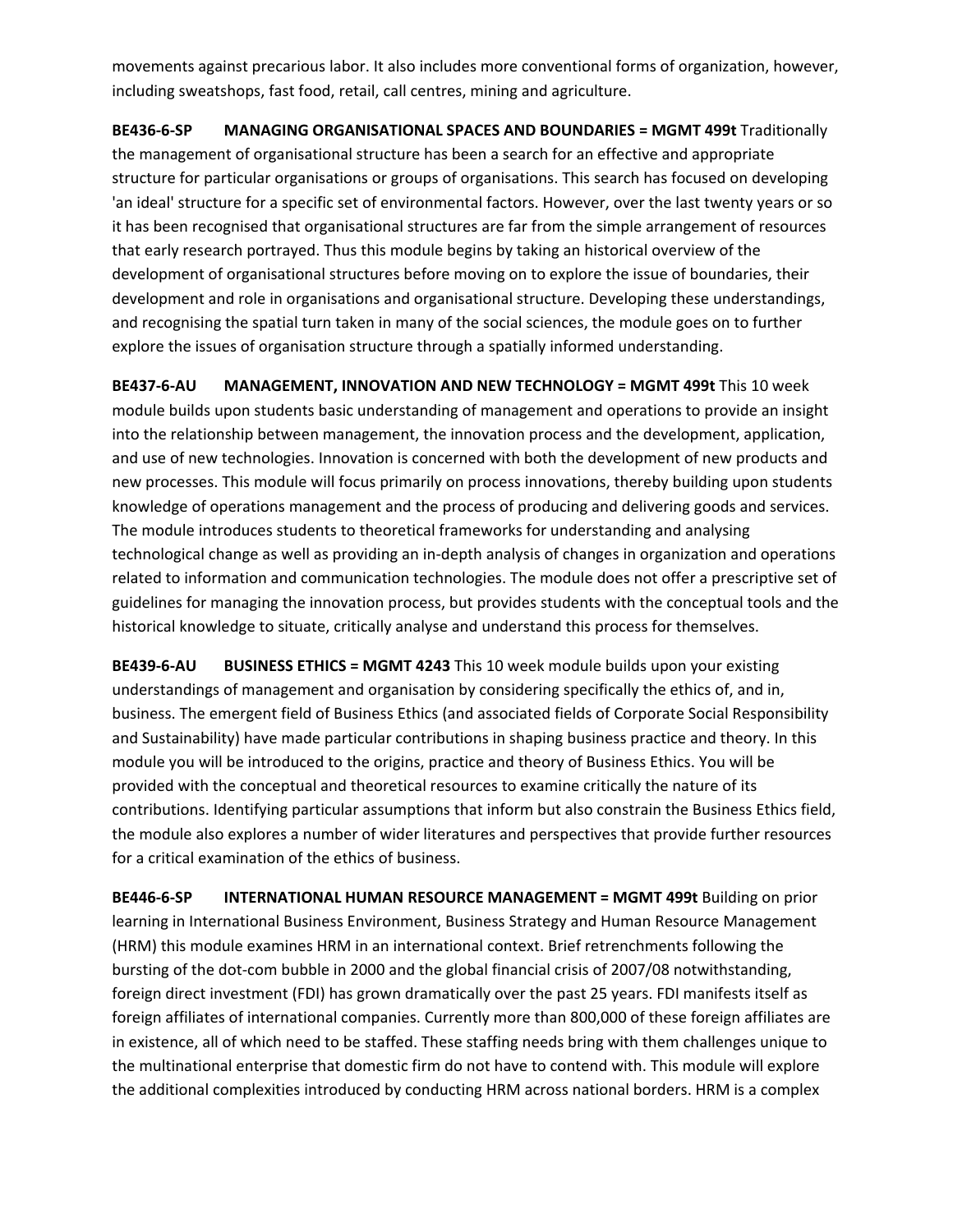and often contested topic in a domestic context. Once organisations start operating across national borders, these complexities and challenges grow exponentially. This module will explore these complexities and outline some of the key differences between domestic and international HRM and look into the additional challenges emanating from having to fulfil various HR functions in an international context. A particular emphasis will be put on the management of globally mobile employees. The module will also offer an international perspective on industrial relations, exploring a situation where the employer in the form of a multinational company now often transcends national boundaries, whereas the representation of employees has remained largely bound to the national context.

# **MARKETING:**

**BE511‐5‐AU MARKETING MANAGEMENT MKTG 4853** The module is structured under two general themes: Marketing Analysis and Marketing Strategy. In the first part we will focus on the external conditions and actors that an organisation needs to take into account and establish a relation with in order to successfully manage its own marketing position. In the second part we will then look at how the organisation can establish and maintain a competitive position in the market by formulating and implementing a marketing strategy. The focus in this part gradually shifts towards studying the experience of the consumer in marketing practice. This 10 week module builds upon the basic understanding of marketing theory and concepts delivered in BE510 Introduction to Marketing. It provides a detailed understanding of the approaches adopted by marketers in the areas of marketing analysis and strategy.

**BE440‐6‐AU BRAND MANAGEMENT = MKTG 499t** This module builds upon students prior knowledge of marketing and management by considering the more specific field of brand management. It highlights the presence of brands in contemporary culture, examines their social and business role, and explores their consequences for contemporary marketing practices and for organisational practices more generally. The module deals with the meaning of brands, their relation to products, the choices regarding brand strategy, and their consequences. Attention is paid to the notion of brand image, the issues of brand development and extension, and the consumption of brands. The module introduces managerial and marketing issues central to brand management while also engaging in critical analysis of branding understood as a cultural practice.

**BE518‐5‐SP DIGITAL MARKETING AND SOCIAL MEDIA = MKTG 399t** Marketing practices have dramatically changed with the rise of social media and new technological developments in devices, platforms, and applications. The rapid evolution of the digital environment presents new opportunities and challenges for marketers. Through a combination of theory, case studies, best practice examples, current news items, and assignments, students will learn how the internet is now integrated into all the marketing functions and activities of modern businesses, as well as the important changes brought by the internet in terms of the business environment and consumer behaviour upon social and cultural forms and processes. Aims The aim of this module is to provide students with a thorough understanding of the main theories and principles of digital marketing, and to provide practical skills and knowledge in the areas of digital marketing and social media engagement. It will also highlight the necessity and challenges of an integrated approach to digital marketing, traditional marketing and business strategy.

**BE530‐6‐SP ADVANCED MARKETING = MKTG 499t** In the current brand‐dominated and rapidly globalising world of business and management, saturated by advertisements, critical understanding of